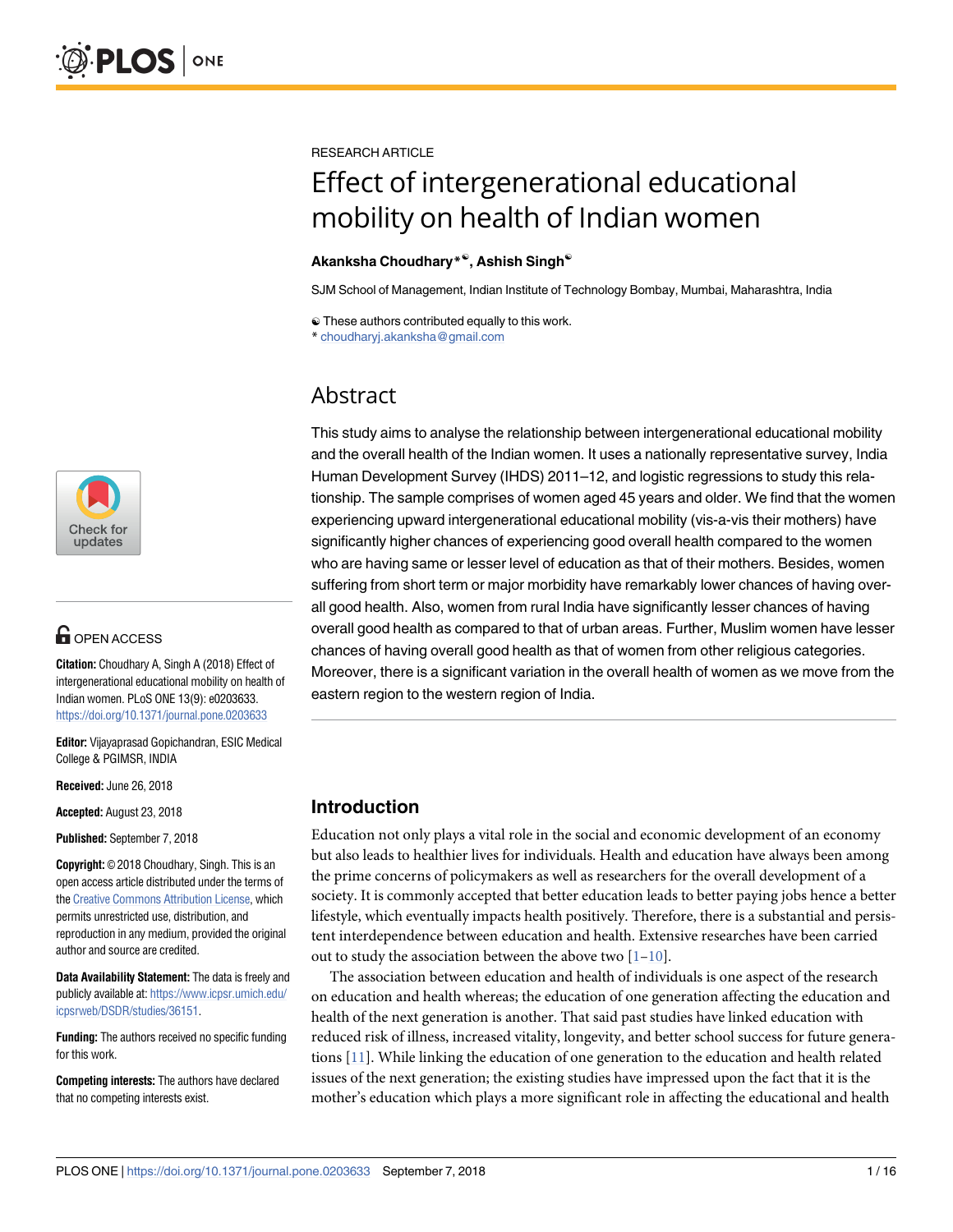<span id="page-1-0"></span>outcomes of children, especially the daughters in both developed as well as developing countries [[12–25\]](#page-13-0).

Though the scholarship on relating the educational attainment of one generation to the educational attainment of previous generation (typically called intergenerational educational mobility) is far and wide [[26](#page-13-0)], the relationship between education of one generation and the overall health of the next generation (especially daughters) after completing 14 years of age remains under studied. A few studies and their findings worth noting in this regard are: Park et al. (2013) [\[12\]](#page-13-0) found that the maternal education in Canada is significantly associated with the mental health of the children in the early adulthood which is independent of paternal education; also offspring of mothers with less than secondary school education had higher odds of major depressive episodes relative to those whose mothers had more education; Marmot et. al. (2010) [\[27\]](#page-13-0) found that socioeconomic status of individuals measured in terms of parental background greatly impacts the mental health as well as the overall health of the individuals in the United Kingdom; and similarly, Stansfeld et al. (2011) [\[28\]](#page-13-0) based again on the United Kingdom found that the children who have lower socioeconomic position (measured in terms of parental characteristics) in a society are at a higher risk to experience mid-life depression and other health ailments due to anxiety.

To continue the narrative about the relationship between educational attainment of parents (especially mothers) and the educational achievement as well as overall health status of children (say above 14 years) further; the literature relating how a child has performed vis-a-vis her/his mother in terms of education and her/his overall health is extremely rare. That is, how intergenerational mobility in education (with respect to mother) affects the overall health of a child (once the child has achieved near-adulthood and adulthood) has been extremely underresearched. There are reasons to believe that intergenerational educational mobility might affect the overall/mental health of grownup children. For example, Ward et al. (2016) [[29](#page-13-0)] using data from the Niños Lifestyle and Diabetes Study, assessed the influence of intergenerational educational mobility on depressive symptoms among 603 Mexican-origin individuals and found that sustained stress from downward intergenerational education mobility (individuals having lower educational attainment than parents) leads to depression as well as adversely affects mental condition. Tooth and Mishra (2013) [[30](#page-14-0)] investigated how attaining a level of education that was lower, equivalent to or higher than their parents influenced the mental health of young women in Australia. The study used longitudinal data and three cohorts of women aged 18 years to 75 years in the analysis and found that the downward educational mobility was significantly associated with poorer mental health in the women. Also, Gall et al. (2010) [\[31\]](#page-14-0) studied the impact of intergenerational educational mobility on the health of Australian adults. The study showed that the children with upward intergenerational educational mobility have a healthier lifestyle and thus better overall health as compared to that of children with downward intergenerational educational mobility. Further, HSBC (2015) [\[32\]](#page-14-0) covering sixteen countries across the globe reports that parents and people especially in the Asian countries (particularly in India) expect very highly in terms of education from the children up to a point where it begins a burden and leads to severe stress. Also, not attaining a level of education equivalent to that of the parents often leads to social stigma and stress persisting over time which in turn leads to depression.

Having said that, researchers have also manifested that in the coming years depression is going to take the front seat among all health burdens, also the lifetime prevalence of major depressive disorder is estimated to be between 10% and 20% [[33](#page-14-0), [34\]](#page-14-0). In 2012, 350 million people were suffering from depression related disorders across the world. Also, by 2030, depression will be the most leading contributor to world disease burden  $[35]$ . Further, it has been established that mental health impacts the overall health of the individuals [\[36\]](#page-14-0). Moreover,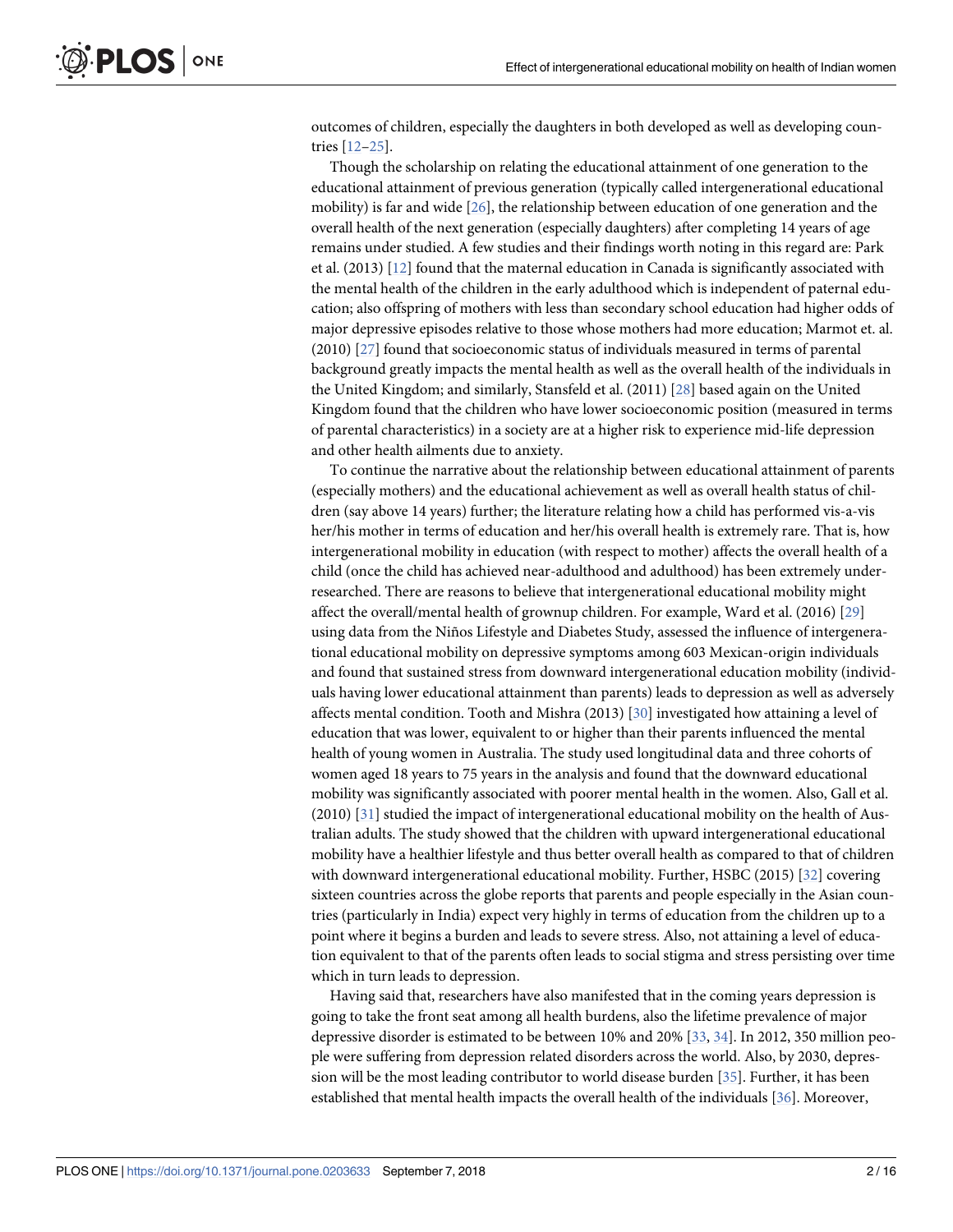<span id="page-2-0"></span>between men and women, it is the women who are at a higher risk than men when it comes to depressive illnesses [\[37,](#page-14-0) [38\]](#page-14-0).

Given this context, we in this paper examine the association between intergenerational mobility in education and the overall health status of women in India. We have chosen Indian women for the present study because of multiple reasons: First, India has shown impressive economic growth in the last three decades but the economic growth has not converted into desirable improvements in the economic and social welfare of the masses on one hand and has given rise to widening socioeconomic inequalities on the other [\[39\]](#page-14-0); second, India suffers from severe gender based discrimination in different spheres of life as well as Indian women suffer substantially from domestic violence  $[40-42]$ ; last but not the least, India is among one of the countries where children are expected very highly in terms of education up to a point where it begins a burden and leads to severe stress [[32](#page-14-0)].

We have used logistic regressions and have obtained data from the nationally representative India Human Development Survey 2011–12 for this study. The details of the data and the methods have been described in the next section.

# **Data and methods**

#### **Ethics statement**

The data were analysed anonymously, using publicly available secondary data; therefore, no ethics review is required for this work.

#### **Data**

The data is taken from the India Human Development Survey (IHDS) 2011–12. As described in detail previously [\[43\]](#page-14-0), this survey is a nationally representative, multi-topic survey of 42,152 households across India. These households are spread across 33 states and union territories, 384 districts, 1420 villages and 1042 urban blocks located in 276 towns and cities. The survey covers all states and union territories of India with the exception of the islands of Andaman/ Nicobar and Lakshadweep. Two one-hour interviews in each household covered health, education, employment, economic status, marriage, fertility, gender relations, and social capital. The IHDS was jointly conducted by the University of Maryland and the National Council of Applied Economic Research (NCAER), New Delhi [[44](#page-14-0)]. In addition to the household and individual questionnaires, IHDS 2011–12 includes village, school, and medical facility surveys. Extensive Census data were also merged for contextual analyses at the village, district, and state levels. Within the household survey, several sections also focused on the household's connections to the wider community [\[43,](#page-14-0) [44\]](#page-14-0).

As mentioned previously [\[43\]](#page-14-0), the survey was carried out in face-to-face interviews in seven modules covering (1) socio-economic condition of the household including income, employment, educational status, consumption expenditure, and social capital; (2) interview with one ever-married woman aged 15–49 years per household was conducted regarding the health, education, fertility, family planning, marriage, and gender relations; (3)interview with youths in the households aged 15–18 years was also conducted regarding education, employment, marriage, life skills, future planning, friendship and risky confidential behaviours; (4) further, short reading, writing, and arithmetic knowledge tests for children aged 8–11 and youths aged 15–18 years in the household were administered; (5) moreover, height and weight measurement of children under age 5, aged 8–11, their mothers, and other available household members were conducted; (6) in addition, facilities assessment of one government and one private primary school as well as a primary health care facility in the community was conducted; (7)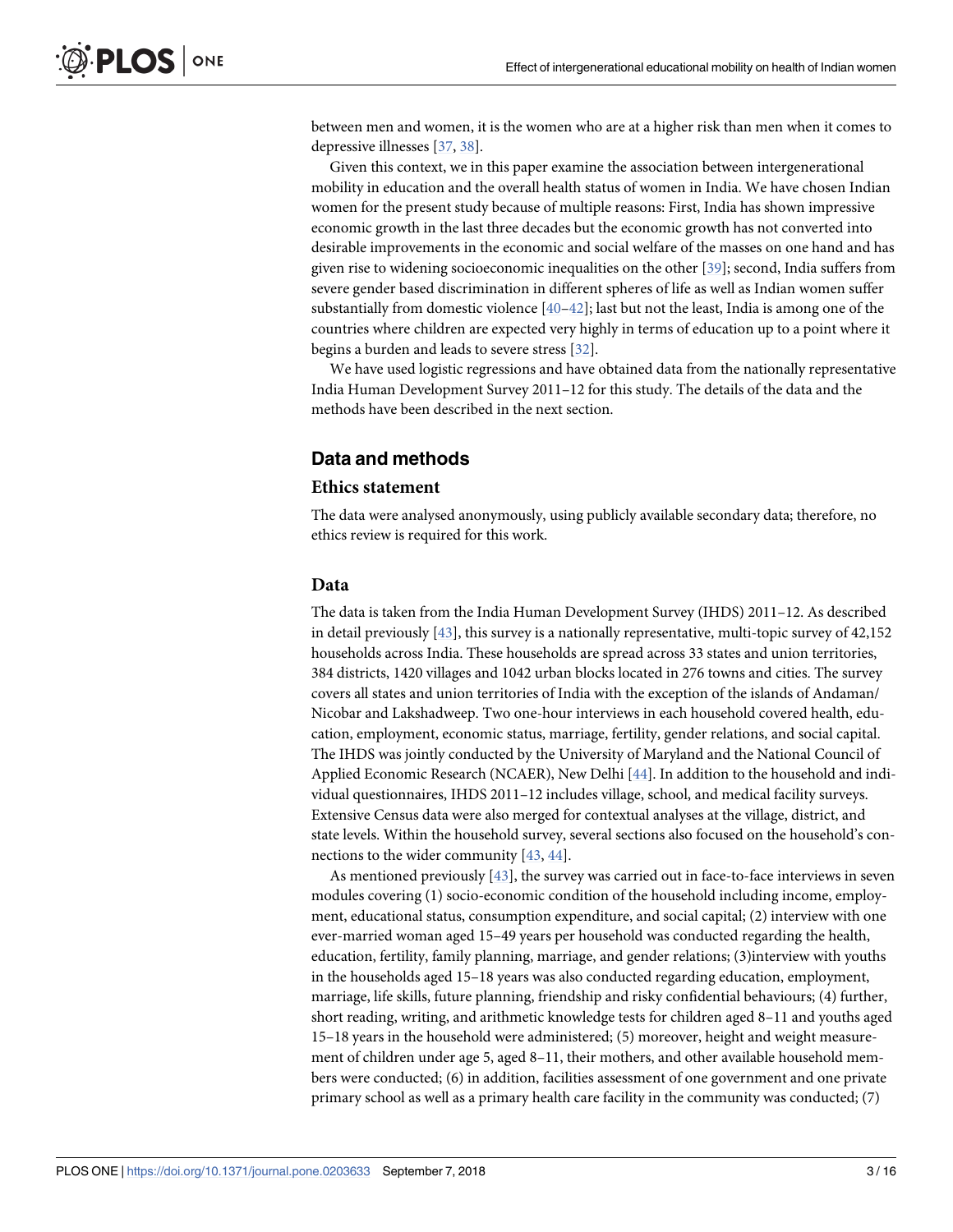<span id="page-3-0"></span>furthermore, village questionnaire assessing employment opportunities and infrastructure facilities in the village was administered [[44](#page-14-0)].

The survey instruments were translated into thirteen Indian languages and were administered by local interviewers. The fieldwork was carried out by twenty collaborating institutions under the supervision of the National Council of Applied Economic Research (NCAER), New Delhi. Fieldwork began in November 2011 and was almost completed by October 2012 [\[43,](#page-14-0) [44\]](#page-14-0). The 15–49 years aged ever married women (one from each household) from the 42, 152 households form the sample for analysis in this paper. Information regarding their schooling and schooling of their mothers has been used for generating the estimates of intergenerational educational mobility presented in this paper. The total sample size comprises of 39,395 women from every nook and corner of India. The actual sample is smaller than 42,152 because some households did not have any ever-married woman in the age group 15–49 years, in addition, those ever-married women who were studying at the time of the survey are not included in the analysis sample. Appropriate sampling weights have been used to derive the estimates at national and regional levels. The details of the sampling weights are available in the survey report [[43](#page-14-0), [44\]](#page-14-0).

#### **Methods**

**Variables.** Outcome Variable: The outcome variable for the current study is the selfreported overall health of the women. Often researchers have a view that self-reported health is a very subjective measure [[45](#page-14-0)] and may lead to various response biases, such as, self-reporting is likely to get affected by individual's perception and interpretation of symptoms and the readiness to report illness in interview [\[46\]](#page-14-0); and cultural differences in readiness to report illness [\[47\]](#page-14-0). However, another school of thought believes the self-reported health as the right way to measure the health of a person as it not only captures biological or physical health but also mental or psychological health of the person [\[48,](#page-14-0) [49\]](#page-14-0). Of late, the above mentioned debate is shifting towards self-reported health being a better indicator of overall health status, for example, see Schnittker and Bacak [[50](#page-14-0)] (and the references therein) which argues that self-reported overall health has better predictive validity.

In IHDS, an eligible woman (an ever married woman in the age group of 15–49 years) from every household was asked to rate her overall health status, as she perceives it to be. The response was captured as one of the following: 'very good', 'good', 'fair', 'bad' and 'very bad'. For the purpose of analysis and ease of interpretation, we have regrouped the above five categories into two. That is, the responses of the women who answered 'very good' and 'good' were clubbed under 'good' and the rest were regrouped under 'not good'.

Main Independent Variable: The intergenerational educational mobility of the Indian women is the main independent variable of interest in the current study. There are three different categories for this variable. These are (1) 'No mobility' (when daughter and mother have exactly same years of education); (2) 'Downward mobility' (when daughter's years of schooling are less than that of her mother); (3) 'Upward mobility' (when daughter's years of schooling are more than that of her mother).

Control Variables: Several control variables have also been used in the analyses. These control variables have been arrived at by their relevance to the women's overall health and their use in the earlier studies  $[1-3, 11, 30, 51-53]$  $[1-3, 11, 30, 51-53]$  $[1-3, 11, 30, 51-53]$  $[1-3, 11, 30, 51-53]$  $[1-3, 11, 30, 51-53]$  on the subject. The control variables used in the present study have been segregated into three levels, i.e., individual level, household level and community level.

Individual level variables:(1) Short term morbidity (categorical; yes/no): This variable captures whether the woman has suffered from fever, cough or diarrhoea during the last 30 days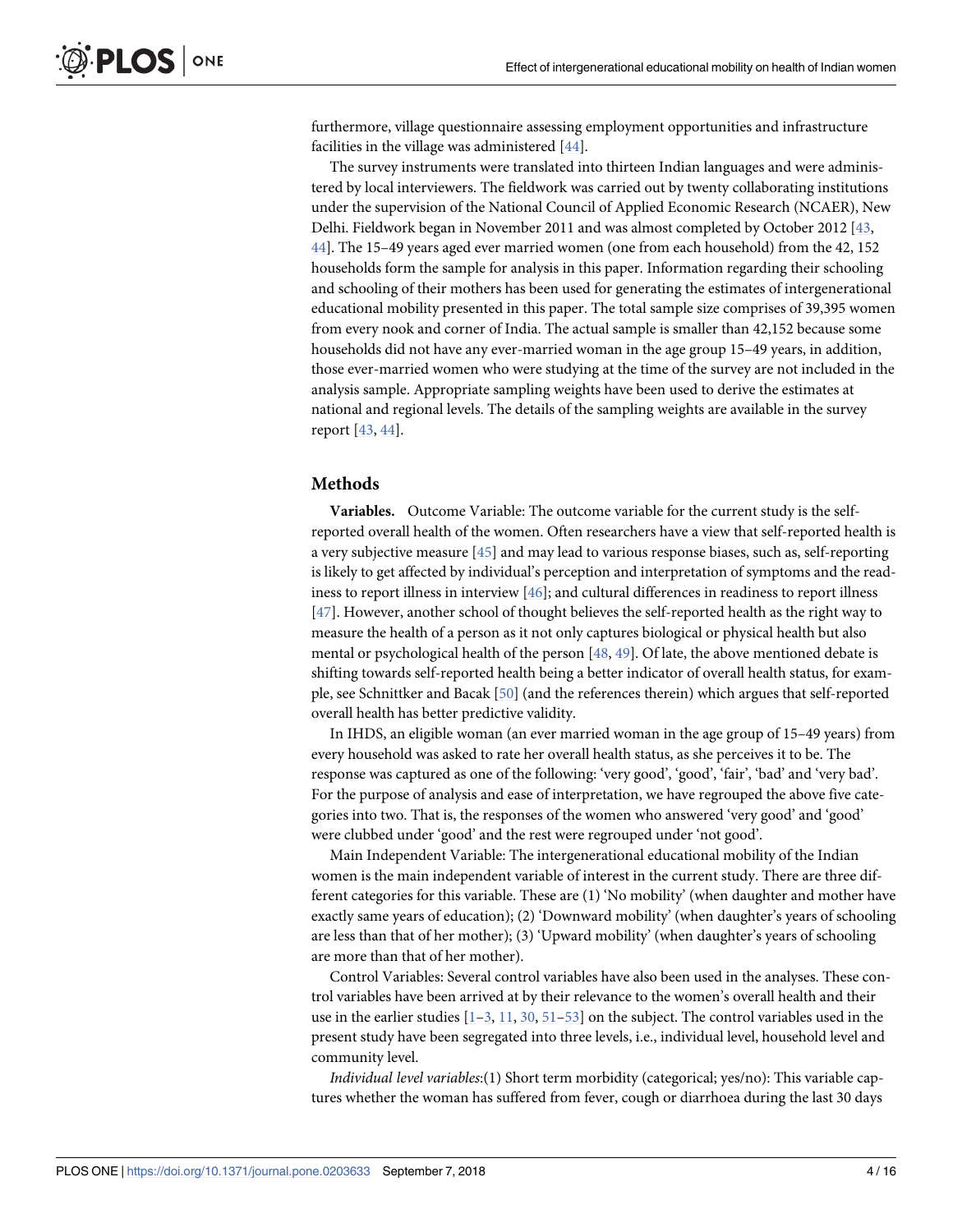<span id="page-4-0"></span>prior to the survey; (2) Major morbidity (categorical; yes/no): This variable captures whether the woman has suffered from any of the following long term illnesses–cataract, tuberculosis, high-BP, heart diseases, diabetes, leprosy, cancer, asthma, polio, paralysis, epilepsy, mental illness, STD/AIDS or any other long term illness during the last 12 months prior to the survey; (3) Self-employment status (categorical; unemployed/employed); (4) Age and Square of age (continuous): the square of age takes care of the non-linearity between the health outcome and age of the women.

Household level variables:(1) Employment status of spouse (categorical; unemployed/ employed); (2) Children below six years of age (categorical; yes/no): Whether there are children below six years in the household; (3) Household per capita income (continuous): In Indian Rupees per month; (4) Caste (categorical–Scheduled Castes (SC), Scheduled Tribes (ST), Other Backward Castes (OBC) and Other Castes (OC)): The above categorization is a meaningful representation of the Indian social fabric along caste lines [\[25,](#page-13-0) [54\]](#page-14-0); and (5) Religion (categorical): Religion has been categorized into five categories, namely Hindu (the majority religious group), Muslim (the largest group among religious minorities), Christians, Sikhs and Others.

Community level variables: (1) Regions (categorical): We have grouped the different states and Union Territories (UTs) of India into five regions, namely: (1) North, (2) Central, (3) East, (4) West and (5) South; (2) Location (categorical; Urban and Rural).

**Regression strategy.** We have used logistic regression to model the relationship between the self-reported overall health status of the Indian women and intergenerational educational mobility. The overall health of the Indian women is the outcome of interest along with intergenerational educational mobility as the main independent variable of interest and some relevant control variables as mentioned in the earlier section. There is always a possibility of a high degree of correlation between several control variables as well as the main independent variable. Hence, we have checked for correlations among all the variables. We also performed tests for multicollinearity (Variance Inflation Factor (VIF) test as well as Condition Index test proposed by [[55](#page-14-0)], but found no evidence of any substantial or significant multicollinearity among the independent variables included in the models.

## **Results**

#### **Descriptive statistics**

**Distribution of females for all-India, urban and rural areas.** [Table 1](#page-5-0) presents the distribution of the sample by various individual, household and community level variables. The table presents the above for the all-India level as well as for the urban and rural areas.

Some crucial findings from [Table 1](#page-5-0) are as follows: about 77 percent of females for all India have good health however; this proportion is much higher in urban areas which is 82 percent and marginally lower in rural areas which is about 75 percent. Also, this might be a case of presence of better health facilities in urban areas for women as compared to that of rural areas [\[56\]](#page-14-0). About 56 percent of daughters have experienced upward intergenerational education mobility for all India; this proportion is as high as 70 percent for urban areas and about 49 percent for rural areas. Also, this disparity in intergenerational educational mobility between urban and rural areas is in line with the results of Choudhary and Singh (2017)  $[26]$  $[26]$  $[26]$ .

Nearly 19 percent of the surveyed women had fever, cough or diarrhoea (short term morbidity) during the last 30 days prior to the survey for all India, where as this proportion is slightly higher in rural areas which is about 21 percent. One of the important reasons for this higher proportion can be lack of proper sanitation in rural India [\[57\]](#page-15-0). Further, about 8 percent of women at the all India level had suffered from cataract, tuberculosis, high-BP, heart diseases,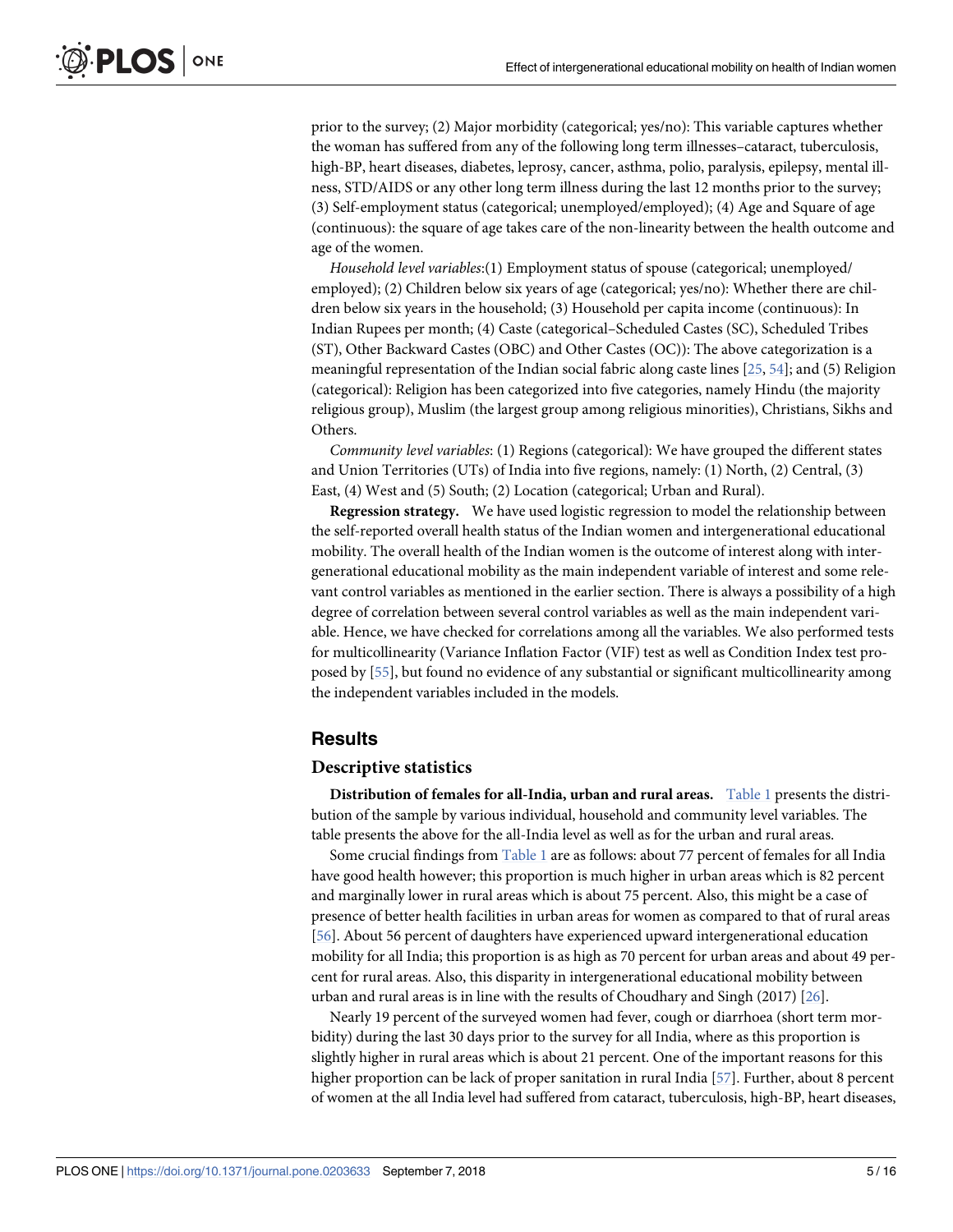#### <span id="page-5-0"></span>**[Table 1.](#page-4-0) Distribution of Women by all India, urban and rural.**

|                                  | All India | Urban    | Rural    |
|----------------------------------|-----------|----------|----------|
| Health (%)                       |           |          |          |
| Good health                      | 77.80     | 82.04    | 75.82    |
| Not Good health                  | 22.20     | 17.96    | 24.18    |
| Mobility (%)                     |           |          |          |
| No Mobility                      | 41.38     | 26.13    | 48.48    |
| Downward mobility                | 2.61      | 3.05     | 2.41     |
| <b>Upward Mobility</b>           | 56.01     | 70.82    | 49.11    |
| Short term morbidity (%)         |           |          |          |
| No                               | 80.44     | 83.89    | 78.82    |
| Yes                              | 19.56     | 16.11    | 21.18    |
| Major morbidity (%)              |           |          |          |
| No                               | 91.68     | 92.16    | 91.46    |
| Yes                              | 8.32      | 7.84     | 8.54     |
| Employment (Self) (%)            |           |          |          |
| Unemployed                       | 59.34     | 77.19    | 51.02    |
| Employed                         | 40.66     | 22.81    | 48.98    |
| Age (Mean)                       | 36.00     | 37.03    | 35.59    |
| Up to 20 years                   | 5.02      | 3.06     | 5.94     |
| $21-30$ years                    | 33.60     | 30.57    | 35.01    |
| $31-40$ years                    | 34.59     | 36.65    | 33.62    |
| Above 40 years                   | 26.79     | 29.71    | 25.43    |
| Employment (Spouse) (%)          |           |          |          |
| Unemployed                       | 7.64      | 8.72     | 7.14     |
| Employed                         | 92.36     | 91.28    | 92.86    |
| Kid/s below 6 years (%)          | 41.31     | 36.77    | 43.43    |
| Per Capita Income (Annual, Mean) | 28096.32  | 39371.75 | 22220.43 |
| Caste (%)                        |           |          |          |
| Other Castes (OC, General)       | 27.36     | 35.13    | 23.73    |
| OBCs                             | 42.60     | 43.47    | 42.19    |
| SCs                              | 22.14     | 18.68    | 23.76    |
| STs                              | 7.90      | 2.72     | 10.32    |
| Religion (%)                     |           |          |          |
| Hindu                            | 82.70     | 78.18    | 84.81    |
| Muslims                          | 12.48     | 16.50    | 10.61    |
| Christians                       | 1.89      | 2.68     | 1.52     |
| Sikhs                            | $1.17\,$  | 1.03     | 1.24     |
| Others                           | 1.76      | 1.62     | 1.83     |
| Region (%)                       |           |          |          |
| Northern region                  | 12.91     | 14.64    | 12.10    |
| Central region                   | 23.82     | 17.54    | 26.75    |
| Eastern region                   | 25.76     | 16.23    | 30.20    |
| Western region                   | 14.90     | 21.44    | 11.85    |
| Southern region                  | 22.61     | 30.14    | 19.09    |

Sample sizes—(All India-38,238; Urban-13,100; Rural-25,138)

Source: Authors' computations based on the data IHDS 2011–2012.

<https://doi.org/10.1371/journal.pone.0203633.t001>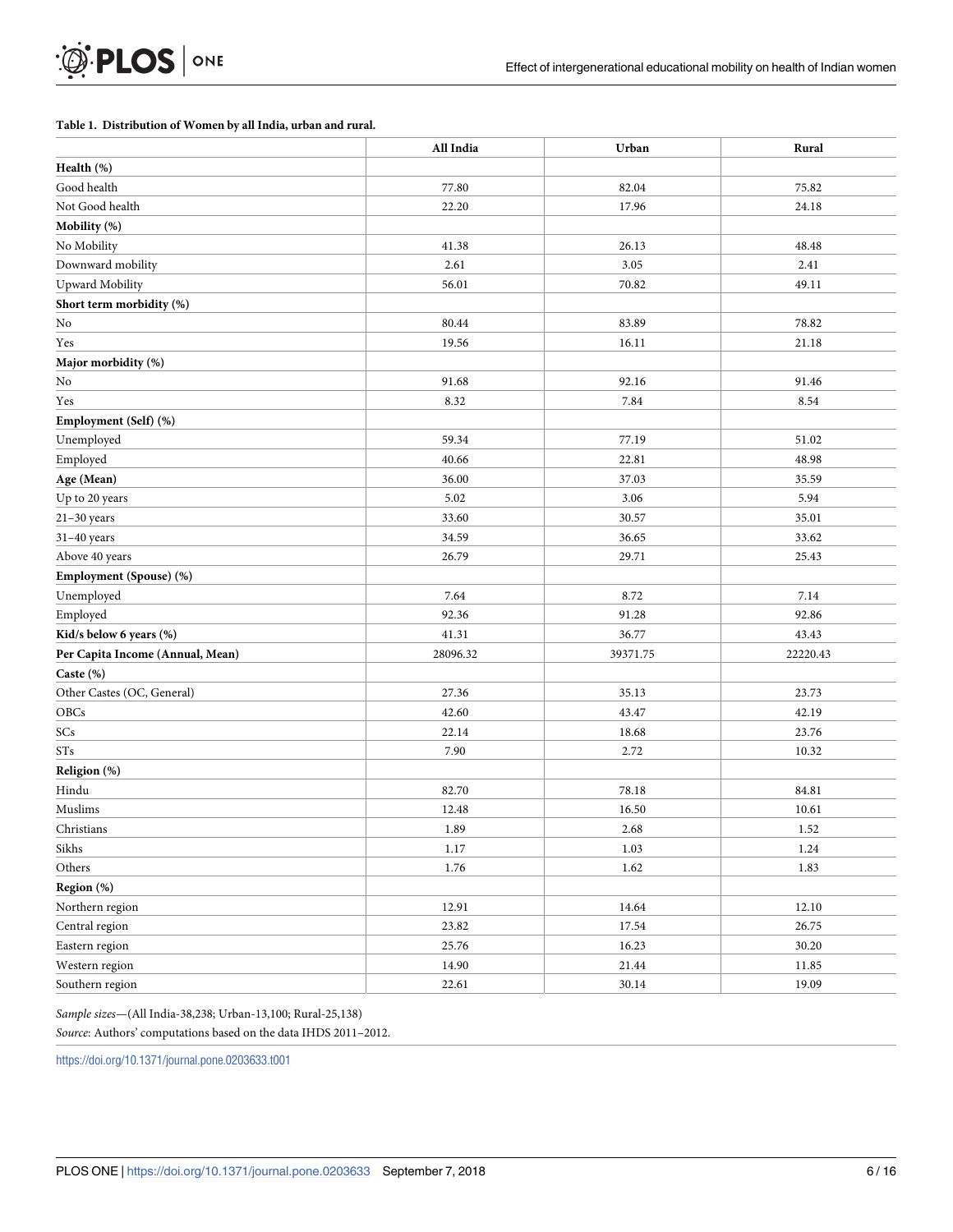<span id="page-6-0"></span>diabetes, leprosy, cancer, asthma, polio, paralysis, epilepsy, mental illness, STD/AIDS or any other long term illness during the last 12 months prior to the survey (major morbidity); there are not any notable variations in this proportion as we move from rural to urban areas.

As we move to the employment status of the women at the all India level, about 40 percent of women are employed but there is a vast difference in this proportion when we compare rural and urban areas. In rural areas about 49 percent of women are employed while for urban areas this proportion is as less as 23 percent. This humongous difference can be a result of a large proportion of women being working as farmers and agricultural labourers in rural India, whereas in urban areas there has been a significant decline in labour force participation among women because of rising educational enrolment of young women and lack of appropriate employment opportunities [\[58–60](#page-15-0)]. Also, the average age of the women in the present study is 36 years with about 33 and 34 percent of women being in the age group of 21–30 years and 31–40 years, respectively. Moreover, about 92 percent of women have their husbands employed and it doesn't vary much between rural and urban areas. Further, about 41 percent of women have at least one child below the age of six years at the all-India level. Furthermore, the average per capita income is Rs. 28096 for all India and is significantly higher in the urban areas (Rs. 39371) compared to the rural areas (Rs 22220).

While looking at the caste distribution of Indian women, an important point to observe here is that ST women contribute only 2.7 percent to urban women population whereas this proportion is 10 percent in rural areas. This vast difference has also been explained in Hall and Patrinos (2012) [\[61\]](#page-15-0). Coming to the regional distribution of women, it can be seen that only 16 percent is contributed by women from the eastern region to the urban population of women whereas the contribution of the women from the same region to the rural population of women is about 30 percent. On the other hand, about 12 percent of rural women are from the western region whereas about 21 percent of urban women are from the western region.

**Distribution of Females Having Good Health by All India, Urban and Rural Areas.** [Table 2](#page-7-0) presents the distribution of the women with overall good health by the various individual, household and community level variables. The table presents the above for the all-India level as well as for the urban and rural areas, separately.

Some stylized findings from [Table 2](#page-7-0) are as follows: women with upward intergenerational educational mobility contribute the highest proportion to the total women with overall good health; the trend is similar for rural as well as urban areas. Similarly, women who didn't suffer from any minor (short term morbidity) or major illnesses (major morbidity) have higher proportion of women with overall good health at the all-India level and for both urban and rural areas. About 78 percent of the unemployed women have reported of having overall good health whereas 77 percent of working women feel that they have overall good health at the all India level; the trend is similar in urban areas with slightly higher proportion of women having overall good health for both the cases of employed and unemployed, whereas in rural areas proportion of women having overall good health is slightly lower than that of urban areas for both the cases. Also, a higher proportion of employed women compared to the unemployed ones have reported overall good health in rural areas.

Further, it can be observed from the [Table 2](#page-7-0) that as the age increases the proportion of women reporting overall good health goes down gradually. Moreover, employment status of spouse doesn't make much of a difference in proportion of women reporting overall good health at the all-India level as well as for rural areas, however in urban areas when the spouse is not working a higher proportion of women have reported of having overall good health. The reason for this can be–when husbands aren't working either they are financially well to do or they help their wives in managing the household chores and eventually reducing the burden on the women [[62](#page-15-0)].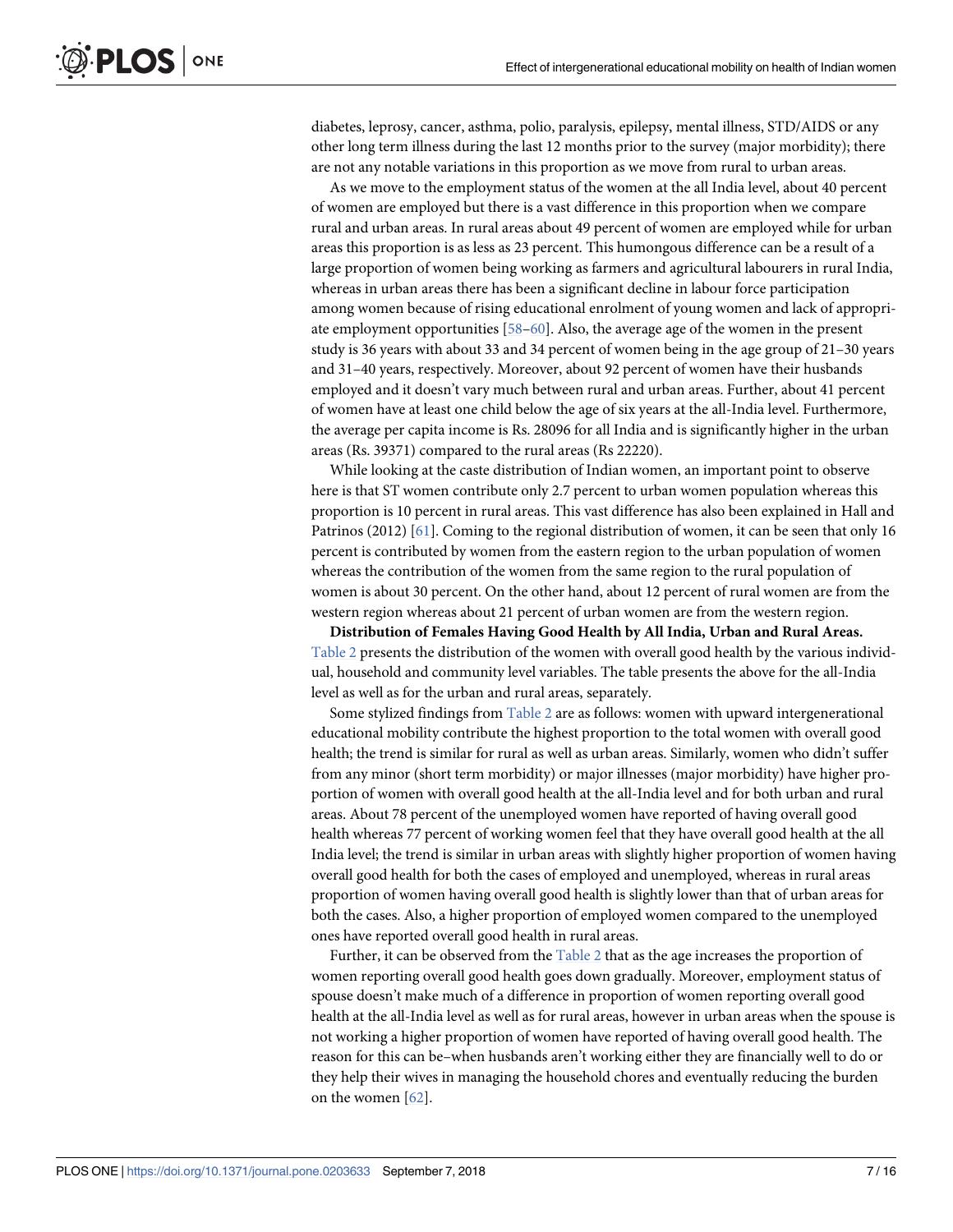<span id="page-7-0"></span>

|                            | All India | Urban | Rural |
|----------------------------|-----------|-------|-------|
| Mobility                   |           |       |       |
| No Mobility                | 73.24     | 76.22 | 72.54 |
| Downward mobility          | 74.62     | 78.34 | 72.00 |
| <b>Upward Mobility</b>     | 81.30     | 84.34 | 79.24 |
| Short term morbidity       |           |       |       |
| No                         | 80.16     | 84.16 | 78.15 |
| Yes                        | 68.04     | 70.72 | 67.08 |
| Major morbidity            |           |       |       |
| No                         | 80.32     | 84.14 | 78.5  |
| Yes                        | 49.94     | 56.84 | 46.95 |
| <b>Employment</b> (Self)   |           |       |       |
| Unemployed                 | 77.98     | 82.19 | 74.99 |
| Employed                   | 77.51     | 81.52 | 76.66 |
| Age                        |           |       |       |
| Up to 20 years             | 82.69     | 84.66 | 82.26 |
| $21-30$ years              | 82.24     | 85.62 | 80.81 |
| $31-40$ years              | 77.68     | 82.71 | 74.99 |
| Above 40 years             | 71.44     | 77.24 | 68.46 |
| <b>Employment (Spouse)</b> |           |       |       |
| Unemployed                 | 77.64     | 83.02 | 75.26 |
| Employed                   | 77.81     | 81.94 | 75.85 |
| Kid/s below 6 years        | 80.44     | 84.79 | 78.69 |
| No Kid below 6 years       | 75.93     | 80.43 | 73.59 |
| Caste                      |           |       |       |
| Others (General)           | 78.39     | 82.88 | 75.28 |
| OBCs                       | 78.18     | 82.07 | 76.21 |
| SCs                        | 75.34     | 80.67 | 73.48 |
| STs                        | 80.53     | 80.04 | 80.79 |
| Religion                   |           |       |       |
| Hindu                      | 78.00     | 82.04 | 76.30 |
| Muslims                    | 74.08     | 80.00 | 69.37 |
| Christians                 | 81.54     | 87.42 | 76.75 |
| Sikhs                      | 87.03     | 86.56 | 87.28 |
| Others                     | 84.15     | 90.74 | 81.42 |
| Region                     |           |       |       |
| Northern region            | 74.86     | 79.12 | 72.47 |
| Central region             | 76.20     | 73.75 | 76.80 |
| Eastern region             | 69.61     | 77.69 | 67.68 |
| Western region             | 89.63     | 91.42 | 88.35 |
| Southern region            | 82.66     | 91.42 | 81.89 |

**[Table 2.](#page-6-0) Prevalence of women (percentage) with good overall health: By socioeconomic characteristics.**

Sample sizes—Women with good health-29,343.

Source: Authors' computations based on the data IHDS 2011–2012.

<https://doi.org/10.1371/journal.pone.0203633.t002>

In addition, about 80 percent of women having children below six years of age report of having overall good health as compared to about 76 percent of women reporting of overall good health with no child below six years of age. This could be possible because of the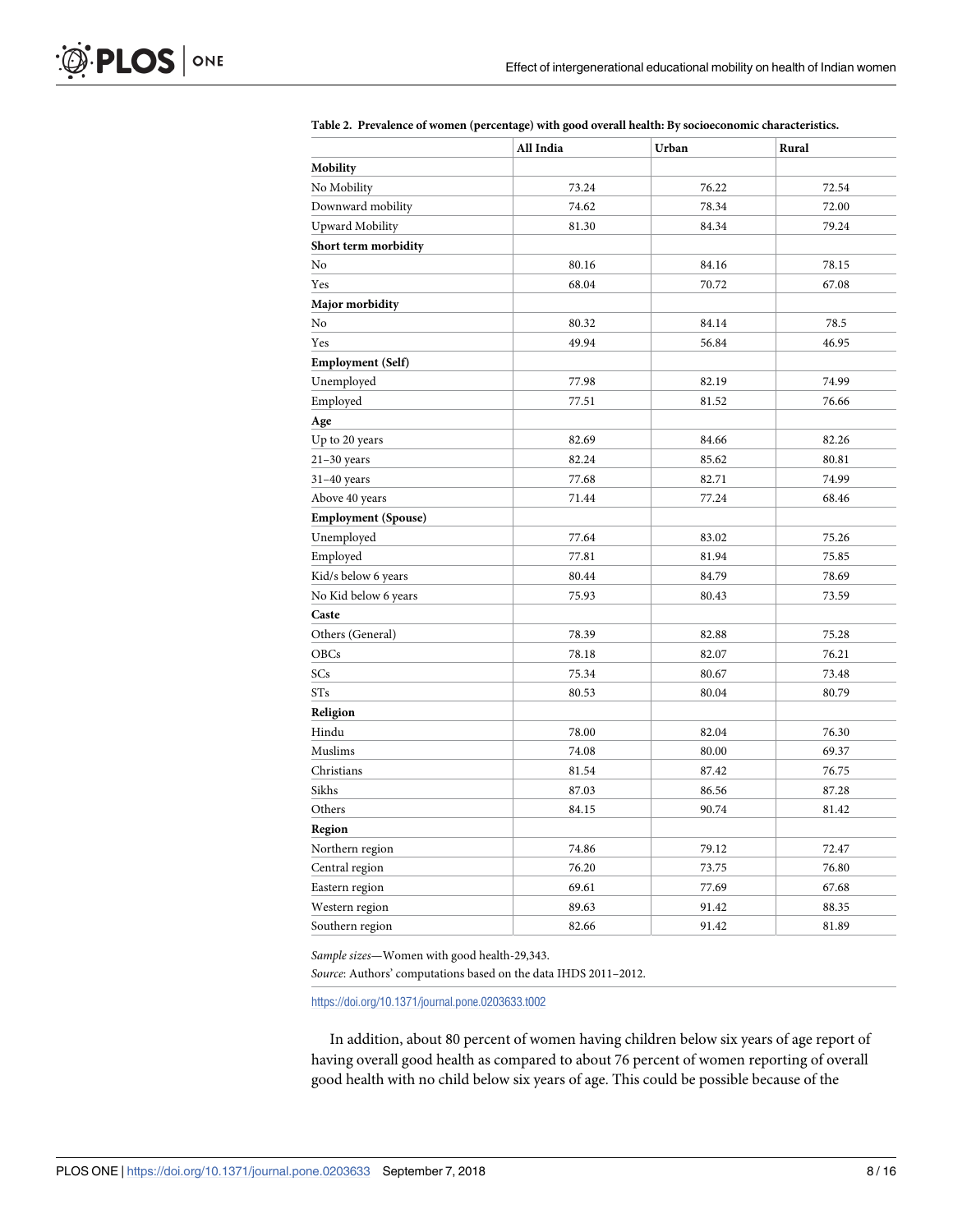<span id="page-8-0"></span>observation that early motherhood brings with it subjective wellbeing for the mother and also when the children grow up mothers' age also increases thus reducing the proportion of women with overall good health [\[63\]](#page-15-0).

While analysing the distribution of women having overall good health by their castes; an interesting thing to note is that the proportion of Scheduled Tribe women reporting overall good health is highest among all the caste groups and it is about 80 percent in urban as well rural areas. Also, among the religions, the proportion of women reporting overall good health remains lowest for the Muslim women. Besides the proportion of women reporting overall good health remains lowest for the eastern region (which comprises of the economically and demographically poorer states of India, such as Bihar, Jharkhand, Orissa, West Bengal etc.) and highest for western region which comprises of the economically and demographically advanced states of India, such as, Gujarat and Maharashtra.

### **Multivariate results**

The main results from the multivariate analysis presented in [Table 3](#page-9-0) are as follows: Firstly, it can be seen from [Table 3](#page-9-0) that at the all-India level, the odds of having overall good health for women increases significantly (1.11 times) when they have better education as that of their mothers as compared to the women who have same level of education as that of their mothers. In urban areas, in case of upward intergenerational educational mobility women have even higher (significant) chances of having overall good health (1.22 times) as compared to the women who have same level of education as that of their mothers. In rural areas also, the odds of having overall good health for a woman increases (1.07 times) when she has better education as compared to that of her mother.

Secondly, short term morbidity significantly reduces the odds (about 0.63 times) of having overall good health for women at the all-India level, urban areas as well as rural areas. Even in the case of major morbidity the odds (about 0.30 times) of having overall good health for women are drastically low for all India, urban area as well as rural areas. The above findings are in line with our expectation.

Thirdly, employment status of a woman does make a difference in her chances of experiencing overall good health. It can be seen from the  $Table 3$  that the odds (0.92 times) of having overall good health reduces significantly when women are employed as compared to the unemployed women. This is the case for women from rural areas because most of the women in rural areas are involved in occupational activities which are physically tiring and then they also have to also do the household chores which eventually lead to a poorer reported health of those women.

Fourthly, other control variables such as age, square of age, employment status of spouse, children below six years of age do not affect the overall health of women significantly. However, as it can be seen from the Table that the ST women, especially in rural areas, have significantly higher odds (1.31) of having overall good health as compared to the women belonging to the OC category. This may be the case because of the fact that the health captured here is self-reported health and mostly ST community in the context of rural areas in India are physically and socially isolated and typically stay away from the villages (have their own physically and socially isolated hamlets) and hence may not have the awareness about good health. Also, STs have a history of staying in forests and away from civilizations and don't judge their health in a way similar to a person with access to modern medicine [\[64\]](#page-15-0).

Another thing to note here is that the Muslim women have significantly lower chances of having overall good health in rural as well as urban areas as compared to that of Hindu women or the women belonging to the other religions. The Sikh women have the highest odds (2.47)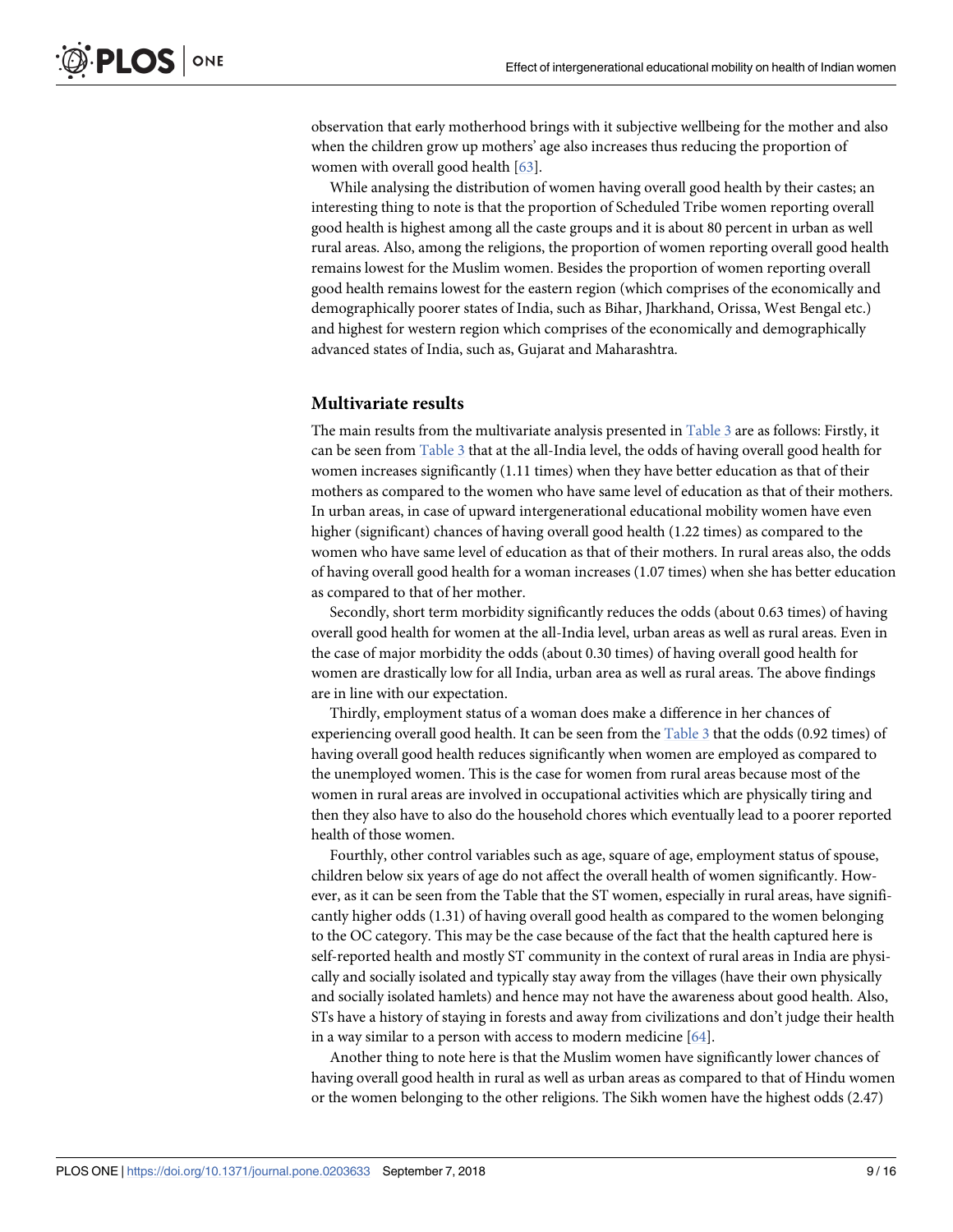#### <span id="page-9-0"></span>**[Table 3.](#page-8-0) Odds of having good overall health by Indian women by their socioeconomic characteristics.**

| Intergenerational educational mobility; Reference: No mobility<br>Downward Mobility<br>0.9229<br>1.0067<br>0.8942<br>(0.0754)<br>(0.1352)<br>(0.0925)<br><b>Upward Mobility</b><br>$1.1146***$<br>$1.2204***$<br>$1.0748**$<br>(0.0315)<br>(0.0627)<br>(0.0365)<br>$0.6316***$<br>$0.6360***$<br>$0.6432***$<br>Short term morbidity<br>(0.0192)<br>(0.0355)<br>(0.0229)<br>$0.3110***$<br>$0.3056***$<br>$0.3131***$<br>Major morbidity<br>(0.0119)<br>(0.0199)<br>(0.0148)<br>$0.9240***$<br>$0.8651***$<br>1.0333<br>(0.0560)<br>(0.0290)<br>(0.0260)<br>1.0015<br>0.9724<br>1.0575<br>(0.0473)<br>(0.0735)<br>(0.0644)<br>$1.0000***$<br>$1.0000***$<br>1.0000<br>(0.0000)<br>(0.0000)<br>(0.0000)<br>0.9899<br>0.9944<br>0.9980<br>(0.0103)<br>(0.0197)<br>(0.0122)<br>0.9998<br>0.9998<br>0.9997<br>(0.0001)<br>(0.0003)<br>(0.0002)<br>1.0025<br>1.0246<br>0.9932<br>(0.0338)<br>(0.0639)<br>(0.0400)<br>1.0084<br>0.9650<br>1.0533<br>(0.0325)<br>(0.0527)<br>(0.0425)<br>0.9696<br>0.9365<br>1.0087<br>(0.0367)<br>(0.0624)<br>(0.0469)<br>$1.1889***$<br>$1.3112***$<br>0.8210<br>(0.0652)<br>(0.1049)<br>(0.0823)<br>$0.8487***$<br>$0.8564***$<br>0.9139<br>(0.0573)<br>(0.0335)<br>(0.0443)<br>1.0607<br>1.0803<br>1.1030<br>(0.1260)<br>(0.0946)<br>(0.1553)<br>$2.4771***$<br>$1.8508***$<br>2.7052***<br>(0.2497)<br>(0.3936)<br>(0.3106)<br>1.0539<br>1.2931<br>0.9660<br>(0.2774)<br>(0.1272)<br>(0.1422)<br>$1.2106***$<br>$1.3085***$<br>0.9342<br>(0.0465)<br>(0.0655)<br>(0.0602)<br>$0.8454***$<br>$0.7719***$<br>0.9797<br>(0.0313)<br>(0.0640)<br>(0.0352)<br>$3.0866***$<br>2.8896***<br>$3.2043***$ |                                                           | All India | Urban | Rural |
|--------------------------------------------------------------------------------------------------------------------------------------------------------------------------------------------------------------------------------------------------------------------------------------------------------------------------------------------------------------------------------------------------------------------------------------------------------------------------------------------------------------------------------------------------------------------------------------------------------------------------------------------------------------------------------------------------------------------------------------------------------------------------------------------------------------------------------------------------------------------------------------------------------------------------------------------------------------------------------------------------------------------------------------------------------------------------------------------------------------------------------------------------------------------------------------------------------------------------------------------------------------------------------------------------------------------------------------------------------------------------------------------------------------------------------------------------------------------------------------------------------------------------------------------------------------------------------------------------------------------------------|-----------------------------------------------------------|-----------|-------|-------|
|                                                                                                                                                                                                                                                                                                                                                                                                                                                                                                                                                                                                                                                                                                                                                                                                                                                                                                                                                                                                                                                                                                                                                                                                                                                                                                                                                                                                                                                                                                                                                                                                                                |                                                           |           |       |       |
|                                                                                                                                                                                                                                                                                                                                                                                                                                                                                                                                                                                                                                                                                                                                                                                                                                                                                                                                                                                                                                                                                                                                                                                                                                                                                                                                                                                                                                                                                                                                                                                                                                |                                                           |           |       |       |
|                                                                                                                                                                                                                                                                                                                                                                                                                                                                                                                                                                                                                                                                                                                                                                                                                                                                                                                                                                                                                                                                                                                                                                                                                                                                                                                                                                                                                                                                                                                                                                                                                                |                                                           |           |       |       |
|                                                                                                                                                                                                                                                                                                                                                                                                                                                                                                                                                                                                                                                                                                                                                                                                                                                                                                                                                                                                                                                                                                                                                                                                                                                                                                                                                                                                                                                                                                                                                                                                                                |                                                           |           |       |       |
|                                                                                                                                                                                                                                                                                                                                                                                                                                                                                                                                                                                                                                                                                                                                                                                                                                                                                                                                                                                                                                                                                                                                                                                                                                                                                                                                                                                                                                                                                                                                                                                                                                |                                                           |           |       |       |
|                                                                                                                                                                                                                                                                                                                                                                                                                                                                                                                                                                                                                                                                                                                                                                                                                                                                                                                                                                                                                                                                                                                                                                                                                                                                                                                                                                                                                                                                                                                                                                                                                                |                                                           |           |       |       |
|                                                                                                                                                                                                                                                                                                                                                                                                                                                                                                                                                                                                                                                                                                                                                                                                                                                                                                                                                                                                                                                                                                                                                                                                                                                                                                                                                                                                                                                                                                                                                                                                                                |                                                           |           |       |       |
|                                                                                                                                                                                                                                                                                                                                                                                                                                                                                                                                                                                                                                                                                                                                                                                                                                                                                                                                                                                                                                                                                                                                                                                                                                                                                                                                                                                                                                                                                                                                                                                                                                |                                                           |           |       |       |
|                                                                                                                                                                                                                                                                                                                                                                                                                                                                                                                                                                                                                                                                                                                                                                                                                                                                                                                                                                                                                                                                                                                                                                                                                                                                                                                                                                                                                                                                                                                                                                                                                                |                                                           |           |       |       |
|                                                                                                                                                                                                                                                                                                                                                                                                                                                                                                                                                                                                                                                                                                                                                                                                                                                                                                                                                                                                                                                                                                                                                                                                                                                                                                                                                                                                                                                                                                                                                                                                                                | Self-employment; Reference: Unemployed                    |           |       |       |
|                                                                                                                                                                                                                                                                                                                                                                                                                                                                                                                                                                                                                                                                                                                                                                                                                                                                                                                                                                                                                                                                                                                                                                                                                                                                                                                                                                                                                                                                                                                                                                                                                                | Employed                                                  |           |       |       |
|                                                                                                                                                                                                                                                                                                                                                                                                                                                                                                                                                                                                                                                                                                                                                                                                                                                                                                                                                                                                                                                                                                                                                                                                                                                                                                                                                                                                                                                                                                                                                                                                                                |                                                           |           |       |       |
|                                                                                                                                                                                                                                                                                                                                                                                                                                                                                                                                                                                                                                                                                                                                                                                                                                                                                                                                                                                                                                                                                                                                                                                                                                                                                                                                                                                                                                                                                                                                                                                                                                | Spouse's employment; Reference: Unemployed                |           |       |       |
|                                                                                                                                                                                                                                                                                                                                                                                                                                                                                                                                                                                                                                                                                                                                                                                                                                                                                                                                                                                                                                                                                                                                                                                                                                                                                                                                                                                                                                                                                                                                                                                                                                | Employed                                                  |           |       |       |
|                                                                                                                                                                                                                                                                                                                                                                                                                                                                                                                                                                                                                                                                                                                                                                                                                                                                                                                                                                                                                                                                                                                                                                                                                                                                                                                                                                                                                                                                                                                                                                                                                                |                                                           |           |       |       |
|                                                                                                                                                                                                                                                                                                                                                                                                                                                                                                                                                                                                                                                                                                                                                                                                                                                                                                                                                                                                                                                                                                                                                                                                                                                                                                                                                                                                                                                                                                                                                                                                                                | Per capita income                                         |           |       |       |
|                                                                                                                                                                                                                                                                                                                                                                                                                                                                                                                                                                                                                                                                                                                                                                                                                                                                                                                                                                                                                                                                                                                                                                                                                                                                                                                                                                                                                                                                                                                                                                                                                                |                                                           |           |       |       |
|                                                                                                                                                                                                                                                                                                                                                                                                                                                                                                                                                                                                                                                                                                                                                                                                                                                                                                                                                                                                                                                                                                                                                                                                                                                                                                                                                                                                                                                                                                                                                                                                                                | Age                                                       |           |       |       |
|                                                                                                                                                                                                                                                                                                                                                                                                                                                                                                                                                                                                                                                                                                                                                                                                                                                                                                                                                                                                                                                                                                                                                                                                                                                                                                                                                                                                                                                                                                                                                                                                                                |                                                           |           |       |       |
|                                                                                                                                                                                                                                                                                                                                                                                                                                                                                                                                                                                                                                                                                                                                                                                                                                                                                                                                                                                                                                                                                                                                                                                                                                                                                                                                                                                                                                                                                                                                                                                                                                | Square of age                                             |           |       |       |
|                                                                                                                                                                                                                                                                                                                                                                                                                                                                                                                                                                                                                                                                                                                                                                                                                                                                                                                                                                                                                                                                                                                                                                                                                                                                                                                                                                                                                                                                                                                                                                                                                                |                                                           |           |       |       |
|                                                                                                                                                                                                                                                                                                                                                                                                                                                                                                                                                                                                                                                                                                                                                                                                                                                                                                                                                                                                                                                                                                                                                                                                                                                                                                                                                                                                                                                                                                                                                                                                                                | kid below age of 6 years; Reference: No kid below 6 years |           |       |       |
|                                                                                                                                                                                                                                                                                                                                                                                                                                                                                                                                                                                                                                                                                                                                                                                                                                                                                                                                                                                                                                                                                                                                                                                                                                                                                                                                                                                                                                                                                                                                                                                                                                | At least one kid below age of six years                   |           |       |       |
|                                                                                                                                                                                                                                                                                                                                                                                                                                                                                                                                                                                                                                                                                                                                                                                                                                                                                                                                                                                                                                                                                                                                                                                                                                                                                                                                                                                                                                                                                                                                                                                                                                |                                                           |           |       |       |
|                                                                                                                                                                                                                                                                                                                                                                                                                                                                                                                                                                                                                                                                                                                                                                                                                                                                                                                                                                                                                                                                                                                                                                                                                                                                                                                                                                                                                                                                                                                                                                                                                                | Castes; Reference: Others (general)                       |           |       |       |
|                                                                                                                                                                                                                                                                                                                                                                                                                                                                                                                                                                                                                                                                                                                                                                                                                                                                                                                                                                                                                                                                                                                                                                                                                                                                                                                                                                                                                                                                                                                                                                                                                                | OBCs                                                      |           |       |       |
|                                                                                                                                                                                                                                                                                                                                                                                                                                                                                                                                                                                                                                                                                                                                                                                                                                                                                                                                                                                                                                                                                                                                                                                                                                                                                                                                                                                                                                                                                                                                                                                                                                |                                                           |           |       |       |
|                                                                                                                                                                                                                                                                                                                                                                                                                                                                                                                                                                                                                                                                                                                                                                                                                                                                                                                                                                                                                                                                                                                                                                                                                                                                                                                                                                                                                                                                                                                                                                                                                                | SCs                                                       |           |       |       |
|                                                                                                                                                                                                                                                                                                                                                                                                                                                                                                                                                                                                                                                                                                                                                                                                                                                                                                                                                                                                                                                                                                                                                                                                                                                                                                                                                                                                                                                                                                                                                                                                                                |                                                           |           |       |       |
|                                                                                                                                                                                                                                                                                                                                                                                                                                                                                                                                                                                                                                                                                                                                                                                                                                                                                                                                                                                                                                                                                                                                                                                                                                                                                                                                                                                                                                                                                                                                                                                                                                | STs                                                       |           |       |       |
|                                                                                                                                                                                                                                                                                                                                                                                                                                                                                                                                                                                                                                                                                                                                                                                                                                                                                                                                                                                                                                                                                                                                                                                                                                                                                                                                                                                                                                                                                                                                                                                                                                |                                                           |           |       |       |
|                                                                                                                                                                                                                                                                                                                                                                                                                                                                                                                                                                                                                                                                                                                                                                                                                                                                                                                                                                                                                                                                                                                                                                                                                                                                                                                                                                                                                                                                                                                                                                                                                                | Religion; Reference: Hindu                                |           |       |       |
|                                                                                                                                                                                                                                                                                                                                                                                                                                                                                                                                                                                                                                                                                                                                                                                                                                                                                                                                                                                                                                                                                                                                                                                                                                                                                                                                                                                                                                                                                                                                                                                                                                | Muslims                                                   |           |       |       |
|                                                                                                                                                                                                                                                                                                                                                                                                                                                                                                                                                                                                                                                                                                                                                                                                                                                                                                                                                                                                                                                                                                                                                                                                                                                                                                                                                                                                                                                                                                                                                                                                                                |                                                           |           |       |       |
|                                                                                                                                                                                                                                                                                                                                                                                                                                                                                                                                                                                                                                                                                                                                                                                                                                                                                                                                                                                                                                                                                                                                                                                                                                                                                                                                                                                                                                                                                                                                                                                                                                | Christians                                                |           |       |       |
|                                                                                                                                                                                                                                                                                                                                                                                                                                                                                                                                                                                                                                                                                                                                                                                                                                                                                                                                                                                                                                                                                                                                                                                                                                                                                                                                                                                                                                                                                                                                                                                                                                |                                                           |           |       |       |
|                                                                                                                                                                                                                                                                                                                                                                                                                                                                                                                                                                                                                                                                                                                                                                                                                                                                                                                                                                                                                                                                                                                                                                                                                                                                                                                                                                                                                                                                                                                                                                                                                                | Sikhs                                                     |           |       |       |
|                                                                                                                                                                                                                                                                                                                                                                                                                                                                                                                                                                                                                                                                                                                                                                                                                                                                                                                                                                                                                                                                                                                                                                                                                                                                                                                                                                                                                                                                                                                                                                                                                                |                                                           |           |       |       |
|                                                                                                                                                                                                                                                                                                                                                                                                                                                                                                                                                                                                                                                                                                                                                                                                                                                                                                                                                                                                                                                                                                                                                                                                                                                                                                                                                                                                                                                                                                                                                                                                                                | Others                                                    |           |       |       |
|                                                                                                                                                                                                                                                                                                                                                                                                                                                                                                                                                                                                                                                                                                                                                                                                                                                                                                                                                                                                                                                                                                                                                                                                                                                                                                                                                                                                                                                                                                                                                                                                                                |                                                           |           |       |       |
|                                                                                                                                                                                                                                                                                                                                                                                                                                                                                                                                                                                                                                                                                                                                                                                                                                                                                                                                                                                                                                                                                                                                                                                                                                                                                                                                                                                                                                                                                                                                                                                                                                | Region; Reference: Northern Region                        |           |       |       |
|                                                                                                                                                                                                                                                                                                                                                                                                                                                                                                                                                                                                                                                                                                                                                                                                                                                                                                                                                                                                                                                                                                                                                                                                                                                                                                                                                                                                                                                                                                                                                                                                                                | Central region                                            |           |       |       |
|                                                                                                                                                                                                                                                                                                                                                                                                                                                                                                                                                                                                                                                                                                                                                                                                                                                                                                                                                                                                                                                                                                                                                                                                                                                                                                                                                                                                                                                                                                                                                                                                                                |                                                           |           |       |       |
|                                                                                                                                                                                                                                                                                                                                                                                                                                                                                                                                                                                                                                                                                                                                                                                                                                                                                                                                                                                                                                                                                                                                                                                                                                                                                                                                                                                                                                                                                                                                                                                                                                | Eastern region                                            |           |       |       |
|                                                                                                                                                                                                                                                                                                                                                                                                                                                                                                                                                                                                                                                                                                                                                                                                                                                                                                                                                                                                                                                                                                                                                                                                                                                                                                                                                                                                                                                                                                                                                                                                                                |                                                           |           |       |       |
|                                                                                                                                                                                                                                                                                                                                                                                                                                                                                                                                                                                                                                                                                                                                                                                                                                                                                                                                                                                                                                                                                                                                                                                                                                                                                                                                                                                                                                                                                                                                                                                                                                | Western region                                            |           |       |       |

(Continued)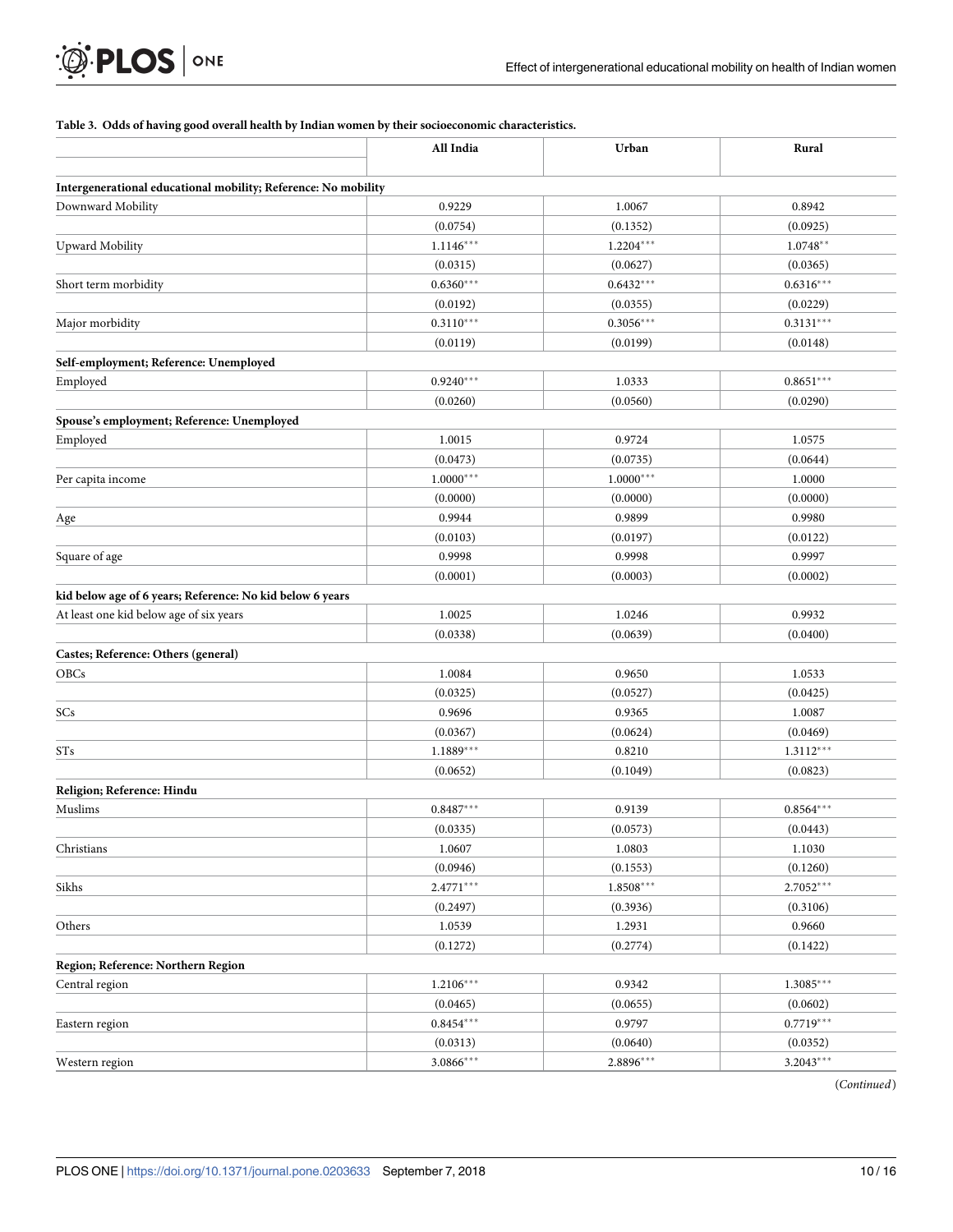#### <span id="page-10-0"></span>**Table 3.** (Continued)

|                             | All India   | Urban       | Rural       |
|-----------------------------|-------------|-------------|-------------|
|                             |             |             |             |
|                             | (0.1671)    | (0.2738)    | (0.2118)    |
| Southern region             | $1.5815***$ | $1.4273***$ | $1.6714***$ |
|                             | (0.0632)    | (0.0973)    | (0.0830)    |
| Area; Reference: Rural area |             |             |             |
| Urban                       | $1.2137***$ |             |             |
|                             | (0.0359)    |             |             |
| Constant                    | $4.9375***$ | $6.3356***$ | $4.5327***$ |
|                             | (0.9832)    | (2.4507)    | (1.0656)    |
| Observations                | 38,238      | 13,100      | 25,138      |

Notes

 $***$  p $<$ 0.01

p*<*0.05

p*<*0.1

Sample size: All India-38,238; Urban-13,100; Rural-25,138 Source: Authors' computations based on the data IHDS 2011–2012.

<https://doi.org/10.1371/journal.pone.0203633.t003>

of having overall good health as compared to that of women of any other religion. This might be because Sikhism as a religion has an element of healthier and happier lives [\[65\]](#page-15-0); but this result needs further investigation which can be taken as future research.

In addition, there is a massive disparity as we move from the eastern region to the western region when it comes to odds of having overall good health among women. Women from the western region (which comprises of the economically and demographically the most advanced states, such as Maharashtra and Gujarat) have highest odds (3.08 times when northern region is taken as reference) of having overall good health. On the other hand, women from eastern region (which comprises of the economically and demographically poorer states of India, such as Bihar, Jharkhand, Orissa, West Bengal etc.) have the lowest odds (0.84) for having overall good health.

Finally, women from urban areas have higher odds of having overall good health as compared to that of women from rural areas because of better sanitation, education and healthcare facilities [\[57,](#page-15-0) [66\]](#page-15-0). Also, in rural areas the prevalence of gender based inequality in various social and demographic indicators as well as gender based domestic violence are relatively higher compared to urban areas [[67](#page-15-0), [68](#page-15-0)]; further, incidence of poor nutritional status is also higher in rural areas. These all could be other important factors for lower odds of having overall good health in rural areas. In addition, urban women have more autonomy and decision making power in early seeking treatment for their health problems which could also be a possible reason for higher odds of having overall good health in urban areas compared to rural areas.

We now present our main conclusions along with some discussion on the main findings, thus concluding the paper.

# **Conclusions and discussion**

Using a nationally representative survey, our paper analyses how attaining a particular level of education in the Indian context by a woman which is equal, less or more than her mother impacts the overall health of that woman. The paramount finding from the study is that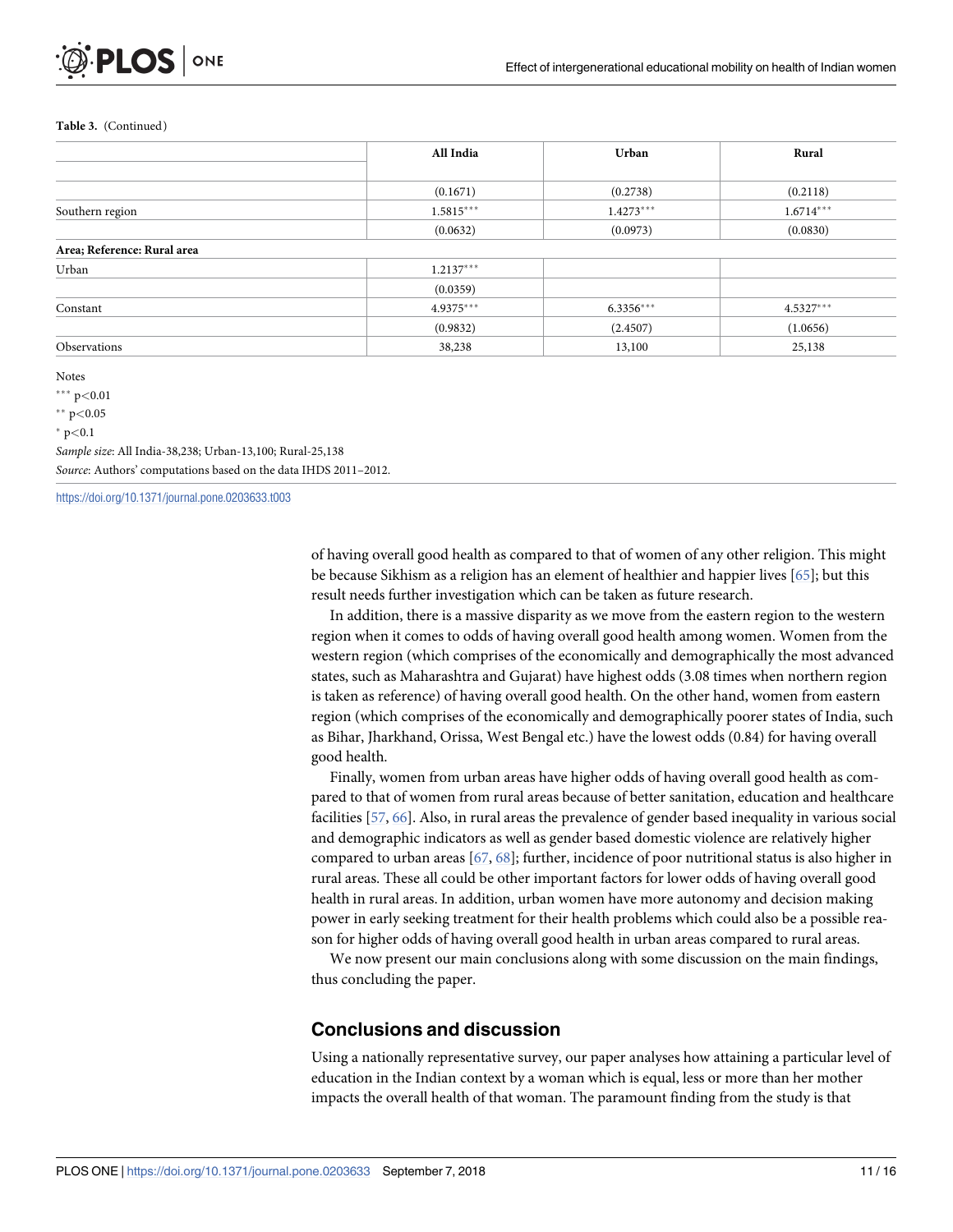<span id="page-11-0"></span>women who have better education than that of their mothers in terms of years of education have significantly higher chances of having overall good health. As the health measured in this study is self-reported overall health, it captures the psychological component of health as well. As expected, women having short term morbidity or major morbidity have lesser chances of having overall good health. Besides, women who have been employed especially in rural areas have lesser odds of experiencing overall good health. Surprisingly it has been observed that women from scheduled tribe have higher odds of having overall good health. Furthermore, Muslim women have significantly lower chances of experiencing overall good health. There has been a considerable increase in odds of having overall good health for women as we move from the east to the west with the eastern region having lowest odds and the western region having the highest odds for having overall good health. Also, women from urban areas have higher odds of experiencing overall good health compared to the rural women.

The results from the current study support the positive association between upwards intergenerational educational mobility and overall health in Indian women. This finding is in line with those found in the case of mostly developed countries; for example, Tooth and Mishra (2013) [\[30\]](#page-14-0) found that downward educational mobility was significantly associated with poorer mental health in the women in Australia. Also, Gall et al. (2010) [\[31\]](#page-14-0) showed that the Australian children with upward intergenerational educational mobility have healthier lifestyle and thus better overall health as compared to that of children with downward intergenerational educational mobility. Further, Ward et al. (2016) [\[29\]](#page-13-0) in the North American context found that sustained stress from downward intergenerational education mobility (individuals having lower educational attainment than parents) leads to depression as well as adversely affects mental condition. Our study is perhaps the first study to examine the link between intergenerational educational mobility and the health status of women in the developing countries in general and India in particular.

One finding of our study which is rather surprising is that the women from the Scheduled Tribes (STs) have higher odds of having overall good health compared to the women belonging to the Other Caste (OC) groups. This is surprising, because STs have historically suffered from severe discrimination and social as well as physical isolation in India and significantly lag behind the OCs (the 'General' or 'Upper' Castes) in different indicators of economic, social and demographic welfare including public health  $[54, 39, 69 - 71]$  $[54, 39, 69 - 71]$  $[54, 39, 69 - 71]$  $[54, 39, 69 - 71]$  $[54, 39, 69 - 71]$  $[54, 39, 69 - 71]$  $[54, 39, 69 - 71]$  $[54, 39, 69 - 71]$  $[54, 39, 69 - 71]$ . As mentioned earlier, the women from the Scheduled Tribes (STs) having higher odds of having overall good health compared to the women belonging to the Other Caste (OC) groups may be because of the fact that the health captured in the present paper is self-reported health and the ST community mostly stay away from the villages (have their own physically and socially isolated hamlets) and hence may not have the awareness about good health. Also, STs have a history of staying in forests and away from civilizations and don't judge their health in a way similar to a person with access to modern medicine [\[64\]](#page-15-0). Moreover, the deplorable condition of Muslim women as far as health is concerned is in line with the findings of earlier studies, the most recent one being [[72](#page-15-0)]. In addition, the great regional divide as far as the overall health of the Indian women is concerned is also not surprising and adds to the existing narrative of socioeconomic disparities between the demographically, economically and socially advanced regions of west and south and the demographically, economically and socially disadvantaged regions of central and east [[73–75\]](#page-15-0).

As the key finding from the current study indicates that women who have better education as compared to that of their mothers have better overall health suggests that the policymakers need to plan and take actions to improve the educational status of women in India. It also focuses on the importance of special efforts, which needs to be put in, to educate the girls whose mothers have lower levels of education else they can be trapped in low educational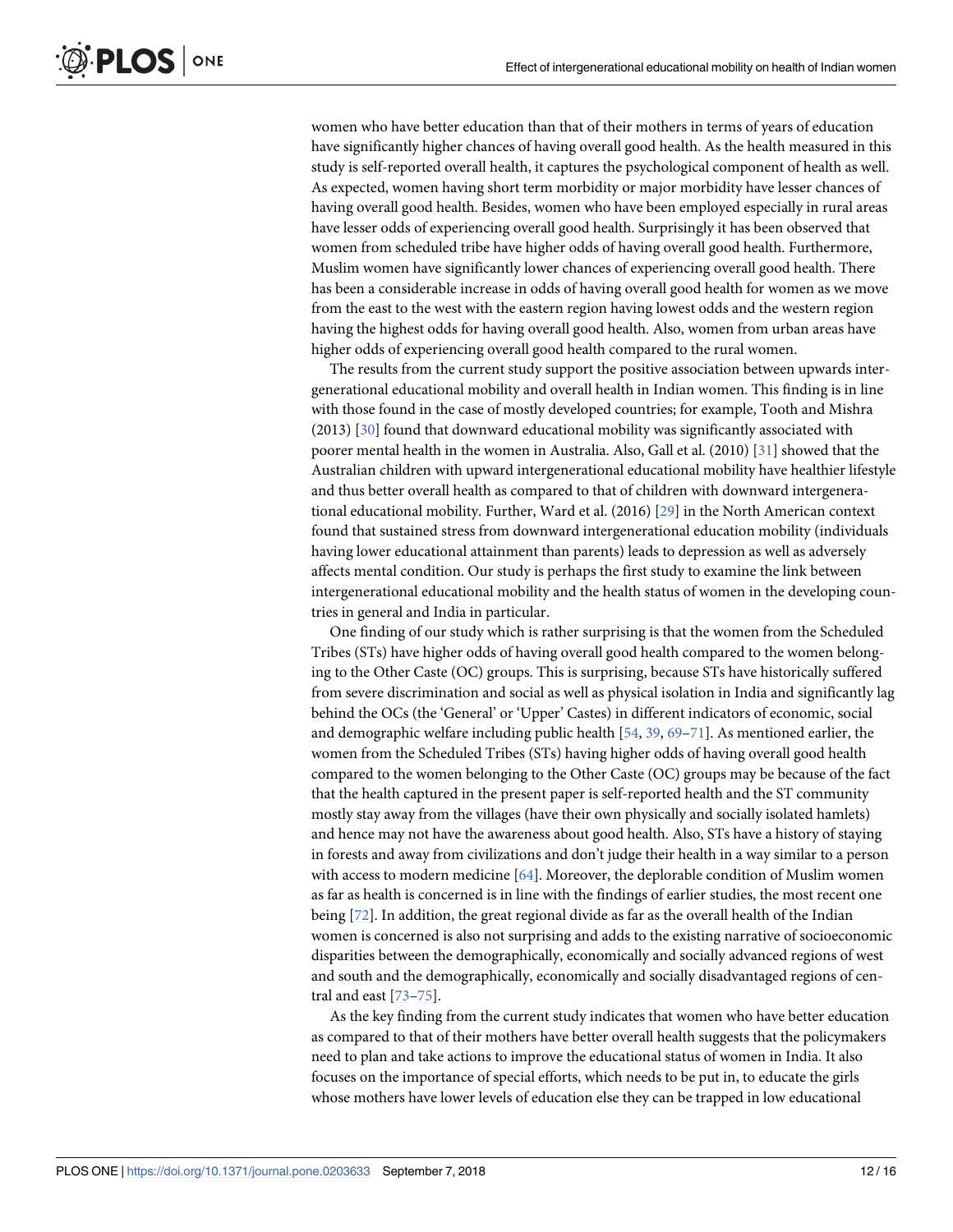<span id="page-12-0"></span>endowment trap over generations and won't be able to break this trap [\[26\]](#page-13-0). The governmental programs for female children, such as, 'Kanya Saaksharta Protsahan Yojna'**, '**Kasturba Gandhi Balika Vidyalaya Yojna' and 'Ballika Samridhi Yojana' are good initiatives in this regard. Another important issue which needs to be addressed is the drastic difference in the overall health of women from rural and urban areas which indicates the need for better sanitation and healthcare facilities in rural areas. Once again the Government of India's health care programs for rural women, such as, 'Janani Suraksha Yojana' and 'Adolescent Reproductive Sexual Health' under the Rural Health Mission are good schemes in this context.

As the measure of health used in the present study is self-reported health, our study suffers from a limitation that along with the legitimate differences in health of the women there might be a few differences associated to the knowledge of existing conditions or awareness about own health among the women. However, most of the studies investigating the relationship between health and education have used self-reported health as the self-reported health is generally considered one of the best ways to measure health because it also takes into account the mental health. Moreover, it is also argued that it is the individual who is in a much better position (than anybody else) to judge her/his overall health [[49](#page-14-0)]. Besides, the existing scholarship also shows the prevalence of using a multi-point scale extensively to measure self-reported health as used in the current study  $[76–78]$  $[76–78]$ . Finally, the recent studies have found that the predictive validity of self-rated health is increasing over time ([[50\]](#page-14-0) and the references therein).

Last but not the least; one important way to carry this research agenda forward will be to look into how intergenerational educational mobility affects mental health in the Indian context.

# **Acknowledgments**

The authors would like to thank the two anonymous reviewers for their comments and suggestions on an earlier draft.

# **Author Contributions**

**Conceptualization:** Akanksha Choudhary, Ashish Singh.

**Data curation:** Akanksha Choudhary, Ashish Singh.

**Formal analysis:** Akanksha Choudhary, Ashish Singh.

**Methodology:** Akanksha Choudhary, Ashish Singh.

**Writing – original draft:** Akanksha Choudhary, Ashish Singh.

**Writing – review & editing:** Akanksha Choudhary, Ashish Singh.

## **References**

- **[1](#page-0-0).** Williams DR. Socioeconomic differentials in health: A review and redirection. Social Psychology Quarterly. 1990; 53(2):81–99.
- **2.** Winkleby MA, Jatulis DE, Frank E, Fortmann SP. Socioeconomic status and health: how education, income, and occupation contribute to risk factors for cardiovascular disease. American Journal of Public Health. 1992; 82(6):816–20. PMID: [1585961](http://www.ncbi.nlm.nih.gov/pubmed/1585961)
- **[3](#page-3-0).** Feinstein L, Sabates R, Anderson TM, Sorhaindo A, Hammond C. What are the effects of education on health? In Proceedings of the Copenhagen Symposium" Measuring the Effects of Education on Health and Civic Engagement 2006.
- **4.** Mustard CA, Derksen S, Berthelot JM, Wolfson M, Roos LL. Age-specific education and income gradients in morbidity and mortality in a Canadian province. Social Science & Medicine. 1997; 45(3):383– 97.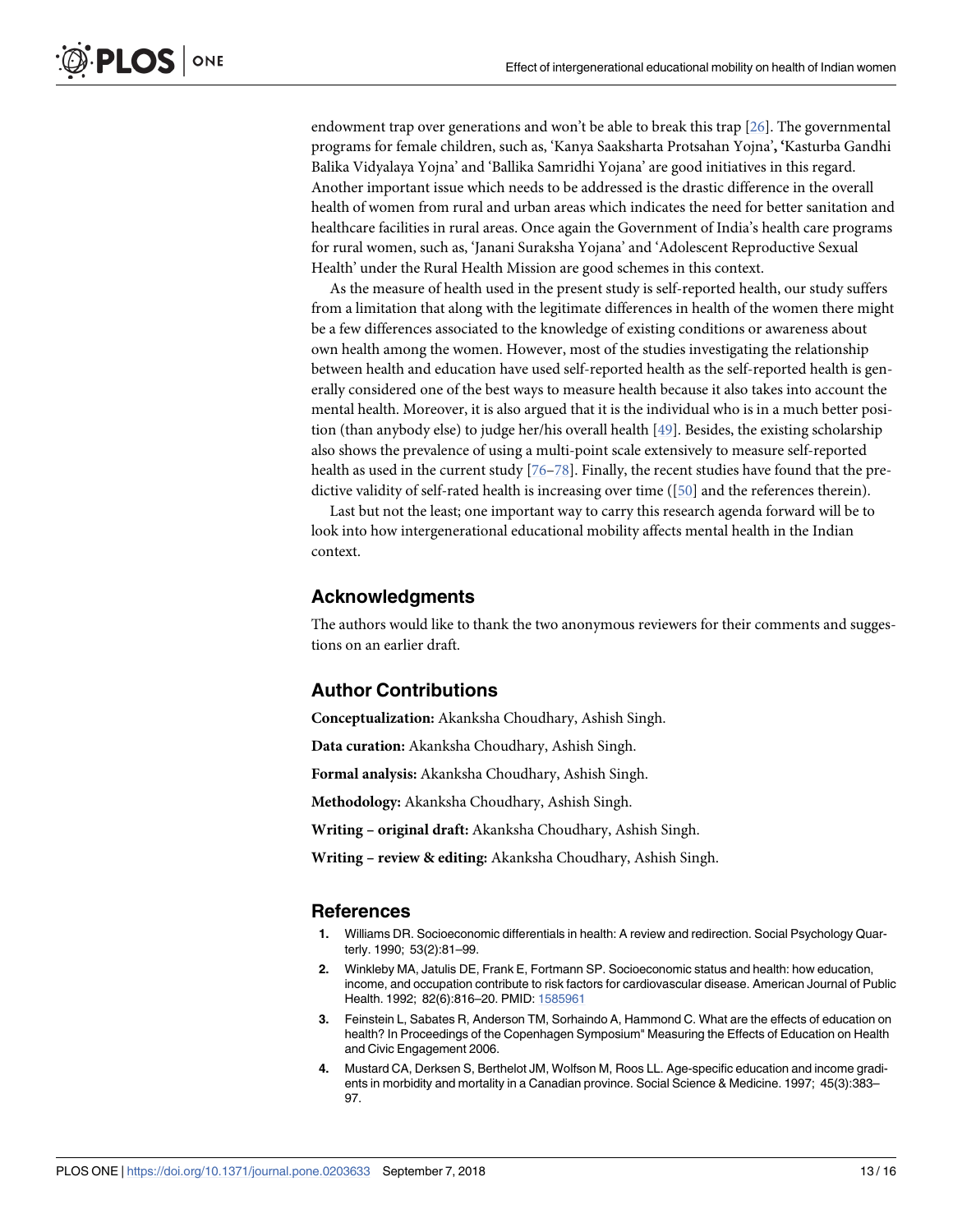- <span id="page-13-0"></span>**5.** Manor O, Eisenbach Z, Peritz E, Friedlander Y. Mortality differentials among Israeli men. American Journal of Public Health. 1999; 89(12):1807–13. PMID: [10589307](http://www.ncbi.nlm.nih.gov/pubmed/10589307)
- **6.** Shkolnikov VM, Leon DA, Adamets S, Andreev E, Deev A. Educational level and adult mortality in Russia: an analysis of routine data 1979 to 1994. Social Science & Medicine. 1998; 47(3):357–69.
- **7.** Hunt LM, Schneider S, Comer B. Should "acculturation" be a variable in health research? A critical review of research on US Hispanics. Social Science & Medicine. 2004; 59(5):973–86.
- **8.** Hurt LS, Ronsmans C, Saha S. Effects of education and other socioeconomic factors on middle age mortality in rural Bangladesh. Journal of Epidemiology & Community Health. 2004; 58(4):315–20.
- **9.** Khang YH, Lynch JW, Kaplan GA. Health inequalities in Korea: age-and sex-specific educational differences in the 10 leading causes of death. International Journal of Epidemiology. 2004; 33(2):299–308. <https://doi.org/10.1093/ije/dyg244> PMID: [15082630](http://www.ncbi.nlm.nih.gov/pubmed/15082630)
- **[10](#page-0-0).** Liang J, McCarthy JF, Jain A, Krause N, Bennett JM, Gu S. Socioeconomic gradient in old age mortality in Wuhan, China. The Journals of Gerontology Series B: Psychological Sciences and Social Sciences. 2000; 55(4): S222–33.
- **[11](#page-0-0).** Borkotoky K, Unisa S, Gupta AK. Intergenerational transmission of education in India: evidence from a nationwide survey. International Journal of Population Research. 2015; 2015(1): 1–11.
- **[12](#page-1-0).** Park AL, Fuhrer R, Quesnel-Vallée A. Parents' education and the risk of major depression in early adulthood. Social Psychiatry and Psychiatric Epidemiology. 2013; 48(11):1829–39. [https://doi.org/10.1007/](https://doi.org/10.1007/s00127-013-0697-8) [s00127-013-0697-8](https://doi.org/10.1007/s00127-013-0697-8) PMID: [23661148](http://www.ncbi.nlm.nih.gov/pubmed/23661148)
- **13.** Behrman JR, Foster AD, Rosenweig MR, Vashishtha P. Women's schooling, home teaching, and economic growth. Journal of Political Economy. 1999; 107(4):682–714.
- **14.** Lam D, Duryea S. Effects of schooling on fertility, labor supply, and investments in children, with evidence from Brazil. Journal of Human Resources. 1999:160–92.
- **15.** Glick P, Sahn DE. Schooling of girls and boys in a West African country: the effects of parental education, income, and household structure. Economics of Education Review. 2000; 19(1):63–87. PMID: [12296217](http://www.ncbi.nlm.nih.gov/pubmed/12296217)
- **16.** Schultz TP. Why governments should invest more to educate girls. World Development. 2002; 30 (2):207–25.
- **17.** Chudgar A. Does adult literacy have a role to play in addressing the Universal Elementary Education challenge in India. Comparative Education Review. 2009; 53(3):403–33.
- **18.** Chudgar A. Female headship and schooling outcomes in rural India. World Development. 2011; 39 (4):550–60.
- **19.** Kambhampati US, Pal S. Role of parental literacy in explaining gender difference: Evidence from child schooling in India. The European Journal of Development Research. 2001; 13 (2):97–119.
- **20.** Tansel A. Schooling attainment, parental education, and gender in Cote d'Ivoire and Ghana. Economic Development and Cultural Change. 1997; 45(4):825–56.
- **21.** Hoddinott J, Haddad L. Does female income share influence household expenditures? Evidence from Côte d'Ivoire. Oxford Bulletin of Economics and Statistics. 1995; 57(1):77-96.
- **22.** Quisumbing AR, Maluccio JA. Intra household allocation and gender relations: New empirical evidence from four developing countries. Washington, DC: International Food Policy Research Institute; 2000.
- **23.** Thomas D. Intra-household resource allocation: An inferential approach. Journal of Human Resources. 1990; 25(4):635–64.
- **24.** Thomas D. The distribution of income and expenditure within the household. Annales d'Economie et de Statistique. 1993; 29(1):109–35.
- **[25](#page-1-0).** Singh A, Gaurav S, Das U. Household headship and academic skills of Indian children: A special focus on gender disparities. European Journal of Population/Revue Européenne de Démographie. 2013; 29 (4):445–66.
- **[26](#page-1-0).** Choudhary A, Singh A. Are Daughters Like Mothers: Evidence on Intergenerational Educational Mobility Among Young Females in India. Social Indicators Research. 2017; 133(2):601–21.
- **[27](#page-1-0).** Marmot MG, Allen J, Goldblatt P, Boyce T, McNeish D, Grady M, et al. Fair society, healthy lives: Strategic review of health inequalities in England post-2010. London: The United Kingdom Parliament; 2010
- **[28](#page-1-0).** Stansfeld SA, Clark C, Rodgers B, Caldwell T, Power C. Repeated exposure to socioeconomic disadvantage and health selection as life course pathways to mid-life depressive and anxiety disorders. Social Psychiatry and Psychiatric Epidemiology. 2011; 46(7):549–58. [https://doi.org/10.1007/s00127-](https://doi.org/10.1007/s00127-010-0221-3) [010-0221-3](https://doi.org/10.1007/s00127-010-0221-3) PMID: [20383489](http://www.ncbi.nlm.nih.gov/pubmed/20383489)
- **[29](#page-1-0).** Ward JB, Haan MN, Garcia ME, Lee A, To TM, Aiello AE. Intergenerational education mobility and depressive symptoms in a population of Mexican origin. Annals of Epidemiology. 2016; 26(7):461–6. <https://doi.org/10.1016/j.annepidem.2016.05.005> PMID: [27346705](http://www.ncbi.nlm.nih.gov/pubmed/27346705)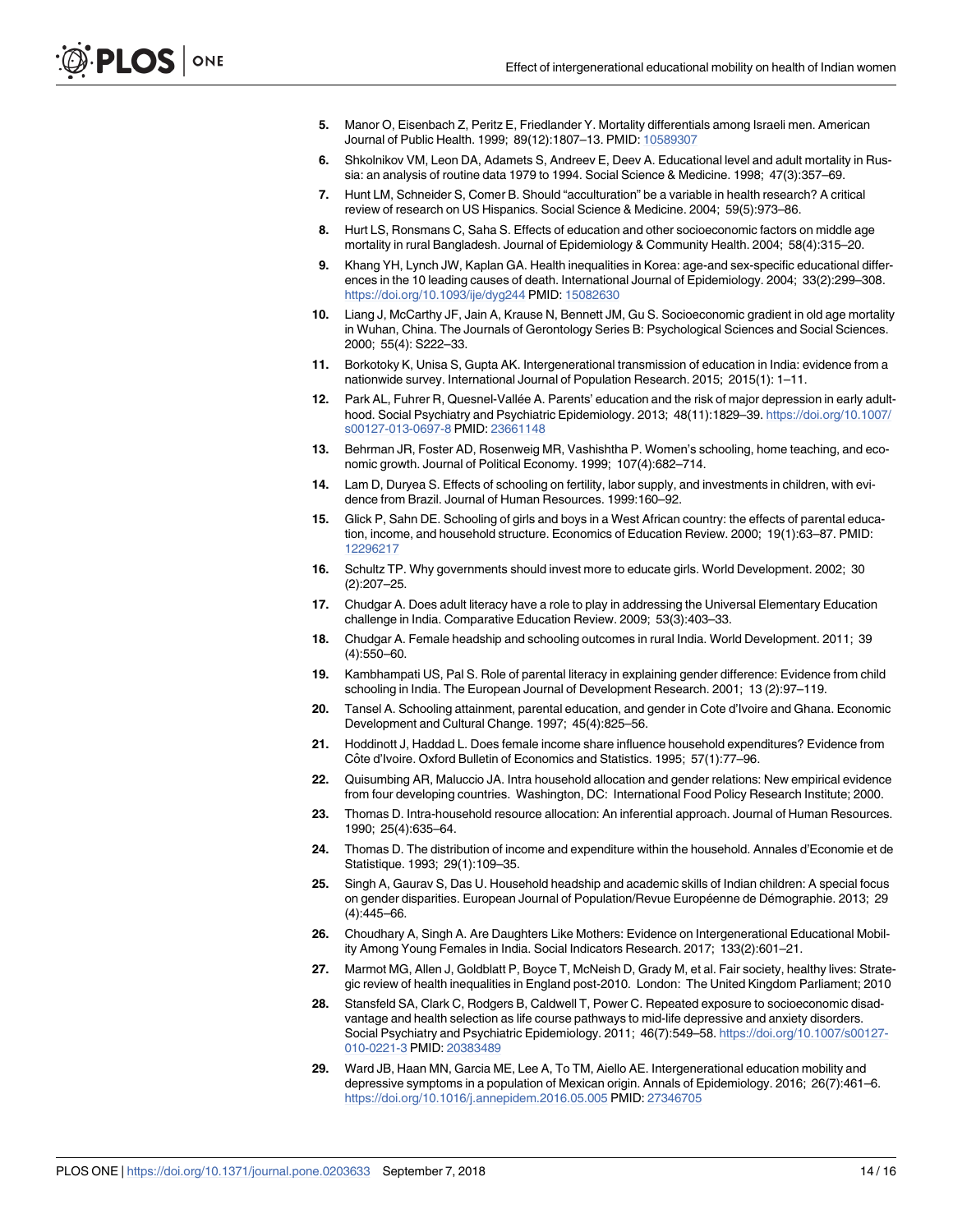- <span id="page-14-0"></span>**[30](#page-1-0).** Tooth L, Mishra G. Intergenerational educational mobility on general mental health and depressive symptoms in young women. Quality of Life Research. 2013 Sep 1; 22(7):1589–602. [https://doi.org/10.](https://doi.org/10.1007/s11136-012-0310-8) [1007/s11136-012-0310-8](https://doi.org/10.1007/s11136-012-0310-8) PMID: [23138380](http://www.ncbi.nlm.nih.gov/pubmed/23138380)
- **[31](#page-1-0).** Gall SL, Abbott-Chapman J, Patton GC, Dwyer T, Venn A. Intergenerational educational mobility is associated with cardiovascular disease risk behaviours in a cohort of young Australian adults: The Childhood Determinants of Adult Health (CDAH) Study. BMC Public Health. 2010; 10(1):55.
- **[32](#page-1-0).** HSBC. The value of education: Learning for life. Global Report. Singapore: HSBC; 2015.
- **[33](#page-1-0).** Murray CJ, Lopez AD. Evidence-based health policy—lessons from the Global Burden of Disease Study. Science. 1996; 274(5288):740–3. PMID: [8966556](http://www.ncbi.nlm.nih.gov/pubmed/8966556)
- **[34](#page-1-0).** Maughan B. Depression and psychological distress: a life course perspective. A life course approach to women's health. Oxford Scholarship Online. 2002; 2(8):161–71.
- **[35](#page-1-0).** Jordan K. World Mental Health Day 2012—Depression a Global Crisis. Geneva: WHO; 2012.
- **[36](#page-1-0).** House JS, Landis KR, Umberson D. Social relationships and health. Science. 1988 Jul 29; 241(4865): 540–5. PMID: [3399889](http://www.ncbi.nlm.nih.gov/pubmed/3399889)
- **[37](#page-2-0).** Miech RA, Eaton WW, Brennan K. Mental health disparities across education and sex: A prospective analysis examining how they persist over the life course. The Journals of Gerontology Series B: Psychological Sciences and Social Sciences. 2005; 60 (Special\_Issue\_2): S93–8.
- **[38](#page-2-0).** Ross CE, Mirowsky J. Sex differences in the effect of education on depression: resource multiplication or resource substitution? Social Science & Medicine. 2006; 63(5):1400–13.
- **[39](#page-2-0).** Drèze J, Sen A. An uncertain glory: India and its contradictions. Princeton NJ: Princeton University Press; 2013.
- **[40](#page-2-0).** ICRW. Domestic violence in India. A summary report of a multi-site household survey. Washington DC: International Center for Research on Women; 2000.
- **41.** Barnish M. Domestic violence: A literature review. London: HM Inspectorate of Probation; 2004.
- **[42](#page-2-0).** IIPS and Macro International. National Family Health Survey (NFHS-3), 2005–06, India, Vol. II. Mumbai: International Institute for Population Sciences; 2007.
- **[43](#page-2-0).** Choudhary A, Singh A. Socio-economic differentials in intergenerational educational mobility among women in India; 2016. Preprint. Available from: [https://mpra.ub.uni-muenchen.de/76442/1/MPRA\\_](https://mpra.ub.uni-muenchen.de/76442/1/MPRA_paper_76442.pdf) [paper\\_76442.pdf.](https://mpra.ub.uni-muenchen.de/76442/1/MPRA_paper_76442.pdf) Cited 1 June 2018.
- **[44](#page-2-0).** Desai S, Dubey A Vanneman R. India Human Development Survey-II (IHDS-II), 2011–12. ICPSR36151-v2. Ann Arbor. MI: Inter-university Consortium for Political and Social Research; 2015.
- **[45](#page-3-0).** Butler JS, Burkhauser RV, Mitchell JM, Pincus TP. Measurement error in self-reported health variables. The Review of Economics and Statistics. 1987; 69(4):644–50.
- **[46](#page-3-0).** Morgan M. Marital status, health, illness and service use. Social Science & Medicine. Part A: Medical Psychology & Medical Sociology. 1980; 14(6):633–43.
- **[47](#page-3-0).** Mechanic D. Medical sociology. New York: Free Press; 1978.
- **[48](#page-3-0).** Arber S, Gilbert GN, Dale A. Paid employment and women's health: a benefit or a source of role strain? Sociology of Health & Illness. 1985; 7(3):375–400.
- **[49](#page-3-0).** Minelli L, Pigini C, Chiavarini M, Bartolucci F. Employment status and perceived health condition: longitudinal data from Italy. BMC Public Health. 2014; 14(1):946.
- **[50](#page-3-0).** Jason S, Valerio B. The Increasing Predictive Validity of Self-Rated Health. PLOS One. 2014; 9(1): e84933. <https://doi.org/10.1371/journal.pone.0084933> PMID: [24465452](http://www.ncbi.nlm.nih.gov/pubmed/24465452)
- **[51](#page-3-0).** Antonovsky A. Social class, life expectancy and overall mortality. The Milbank Memorial Fund Quarterly. 1967; 45(2):31–73. PMID: [6034566](http://www.ncbi.nlm.nih.gov/pubmed/6034566)
- **52.** Cutler DM, Lleras and Muney A. Education and health: evaluating theories and evidence. Cambridge MA: National Bureau of Economic Research; 2006.
- **[53](#page-3-0).** Elhakeem A, Cooper R, Bann D, Kuh D, Hardy R. Birth weight, school sports ability, and adulthood leisure-time physical activity. Medicine and Science in Sports and Exercise. 2017; 49(1):64. [https://doi.](https://doi.org/10.1249/MSS.0000000000001077) [org/10.1249/MSS.0000000000001077](https://doi.org/10.1249/MSS.0000000000001077) PMID: [27580148](http://www.ncbi.nlm.nih.gov/pubmed/27580148)
- **[54](#page-4-0).** Deshpande A. Caste at birth? Redefining disparity in India. Review of Development Economics. 2001; 5(1):130–44.
- **[55](#page-4-0).** Belsley DA. A guide to using the collinearity diagnostics. Computer Science in Economics and Management. 1991; 4(1):33-50.
- **[56](#page-4-0).** Bloom SS, Wypij D, Gupta MD. Dimensions of women's autonomy and the influence on maternal health care utilization in a north Indian city. Demography. 2001; 38(1):67–78. PMID: [11227846](http://www.ncbi.nlm.nih.gov/pubmed/11227846)